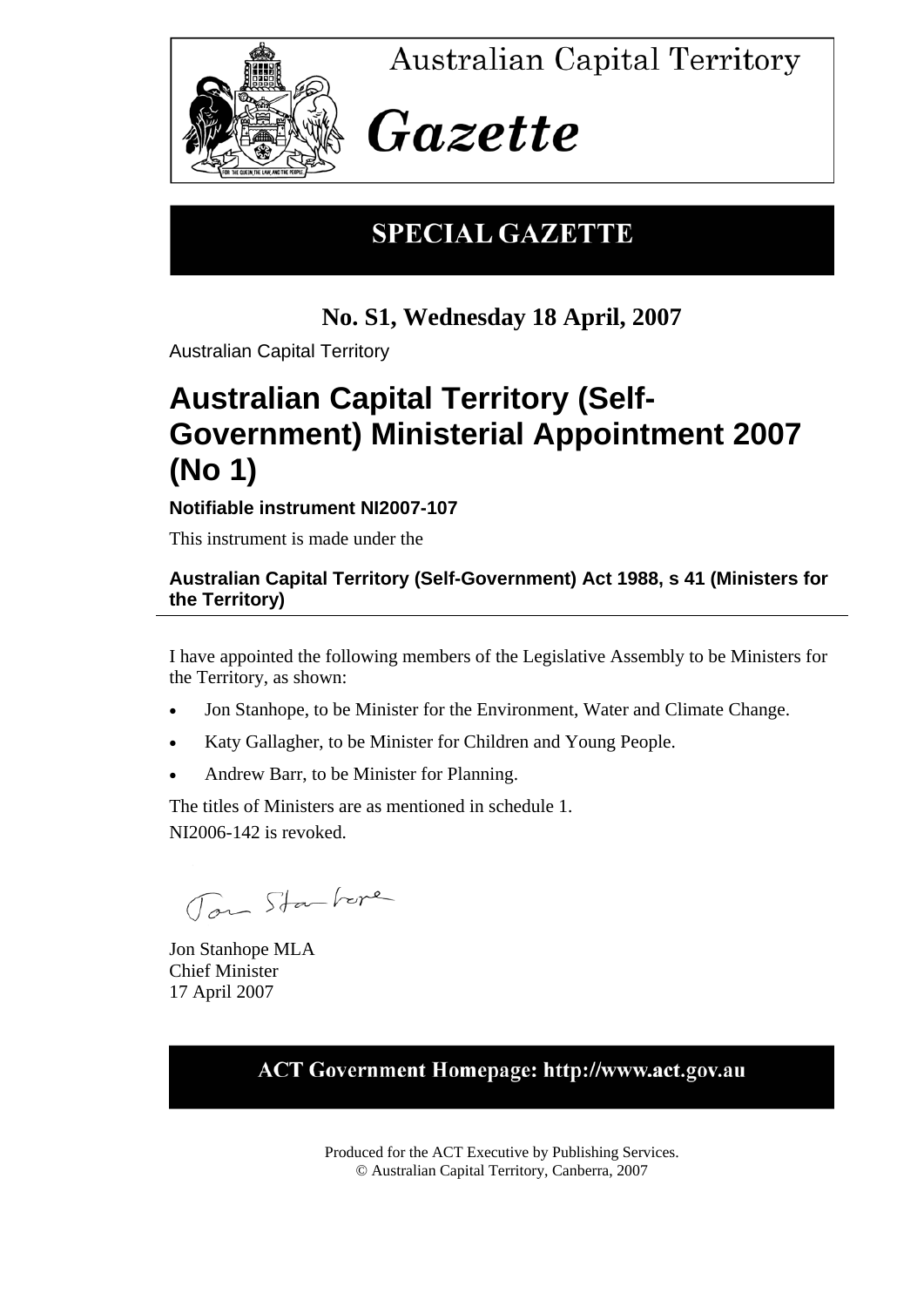| <b>Name of Minister</b> | <b>Ministerial title</b>                                  |
|-------------------------|-----------------------------------------------------------|
| Jon Stanhope            | <b>Chief Minister</b>                                     |
|                         | Treasurer                                                 |
|                         | Minister for Business and Economic Development            |
|                         | Minister for Indigenous Affairs                           |
|                         | Minister for the Environment, Water and Climate<br>Change |
|                         | Minister for the Arts                                     |
| <b>Katy Gallagher</b>   | Deputy Chief Minister                                     |
|                         | Minister for Health                                       |
|                         | Minister for Children and Young People                    |
|                         | Minister for Disability and Community Services            |
|                         | Minister for Women                                        |
| Simon Corbell           | Attorney-General                                          |
|                         | Minister for Police and Emergency Services                |
| John Hargreaves         | Minister for Territory and Municipal Services             |
|                         | Minister for Housing                                      |
|                         | Minister for Multicultural Affairs                        |
| <b>Andrew Barr</b>      | Minister for Education and Training                       |
|                         | Minister for Planning                                     |
|                         | Minister for Tourism, Sport and Recreation                |
|                         | <b>Minister for Industrial Relations</b>                  |

**Schedule 1 Ministers and Ministerial titles**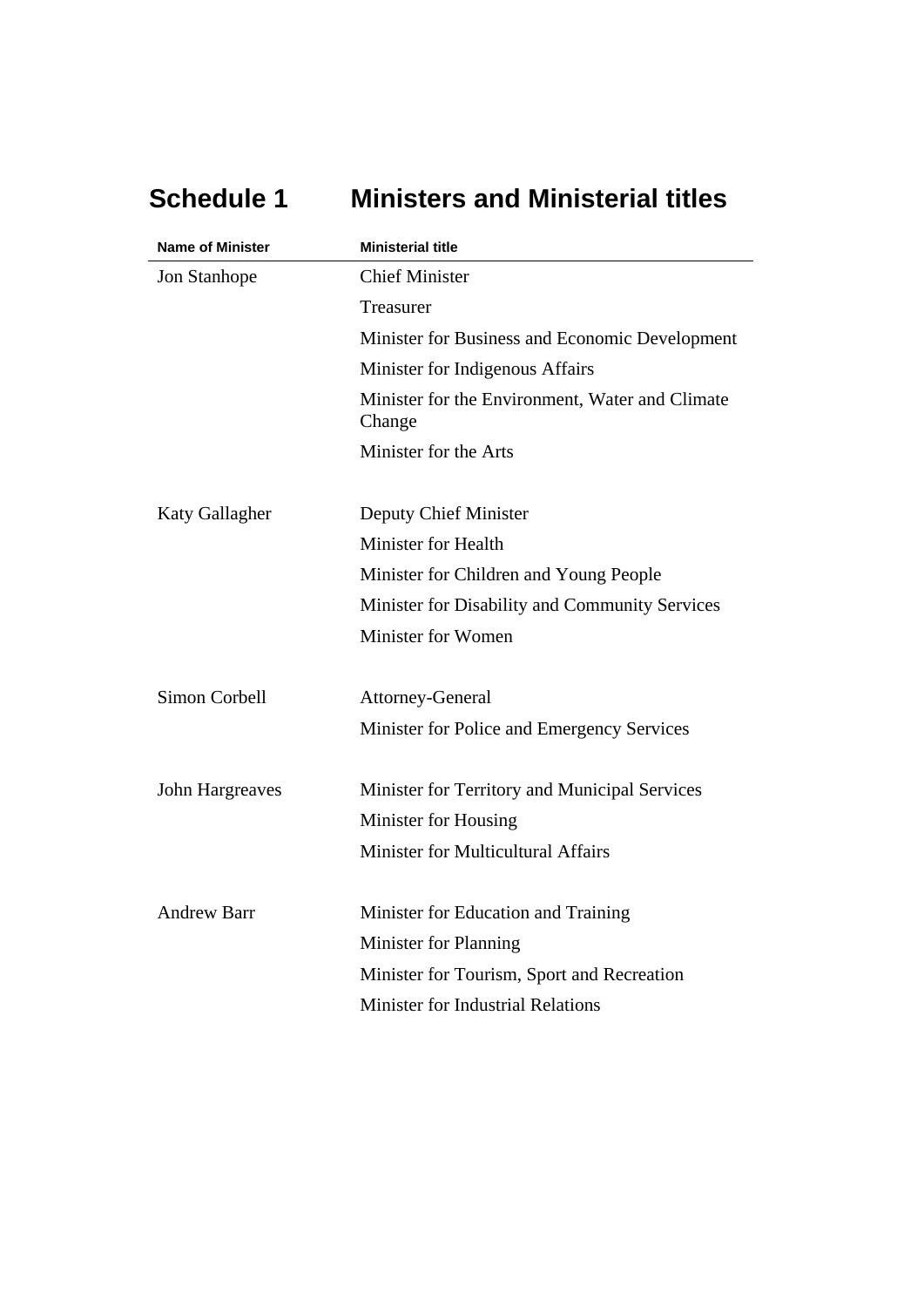

Australian Capital Territory

## **Administrative Arrangements 2007 (No 1)**

**Notifiable instrument NI2007-108** 

I make the following administrative arrangements under the *Australian Capital Territory (Self-Government) Act 1988* (Cwlth) and the *Public Sector Management Act 1994*.

Dated 17 April 2007.

Jon Starkere

Jon Stanhope Chief Minister

J2006-648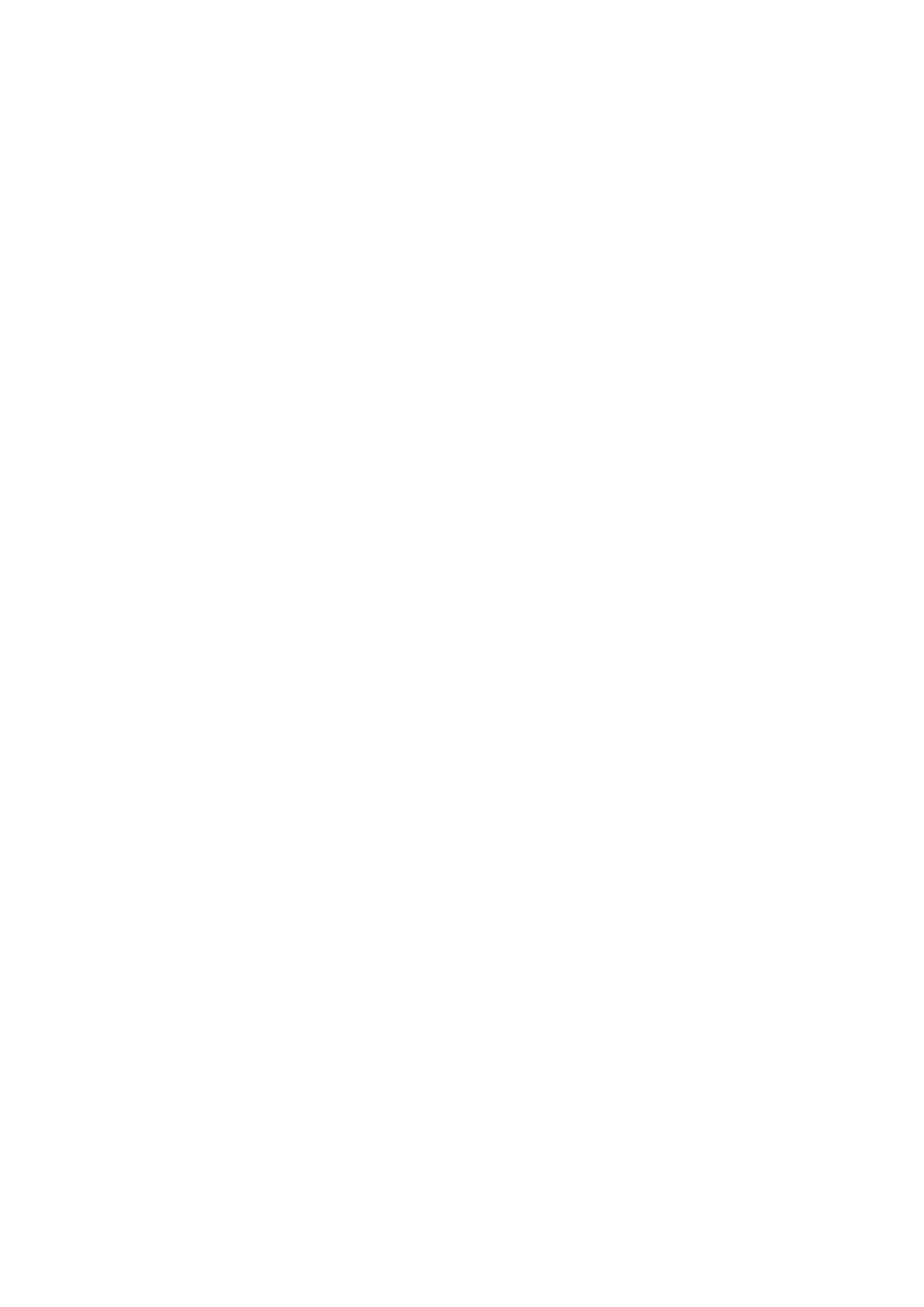

Australian Capital Territory

## **Administrative Arrangements 2007 (No 1)**

**Notifiable instrument NI2007-108** 

made under the

**Australian Capital Territory (Self-Government) Act 1988 (Cwlth) and the Public Sector Management Act 1994** 

## **Contents**

|   | Name of arrangements                                        |    |
|---|-------------------------------------------------------------|----|
| 2 | Commencement                                                | 1  |
| 3 | Definitions                                                 | 1. |
| 4 | Ministerial portfolios-allocation of powers                 | 1  |
| 5 | Authorisation of Ministers to act on each others behalf     | 2  |
| 6 | Constitution of administrative units                        | 2  |
|   | Ministerial functions and functions of administrative units | 2  |
| 8 | Repeal                                                      | 3  |
|   |                                                             |    |

**Schedule 1 Portfolios, administrative units and functions** 4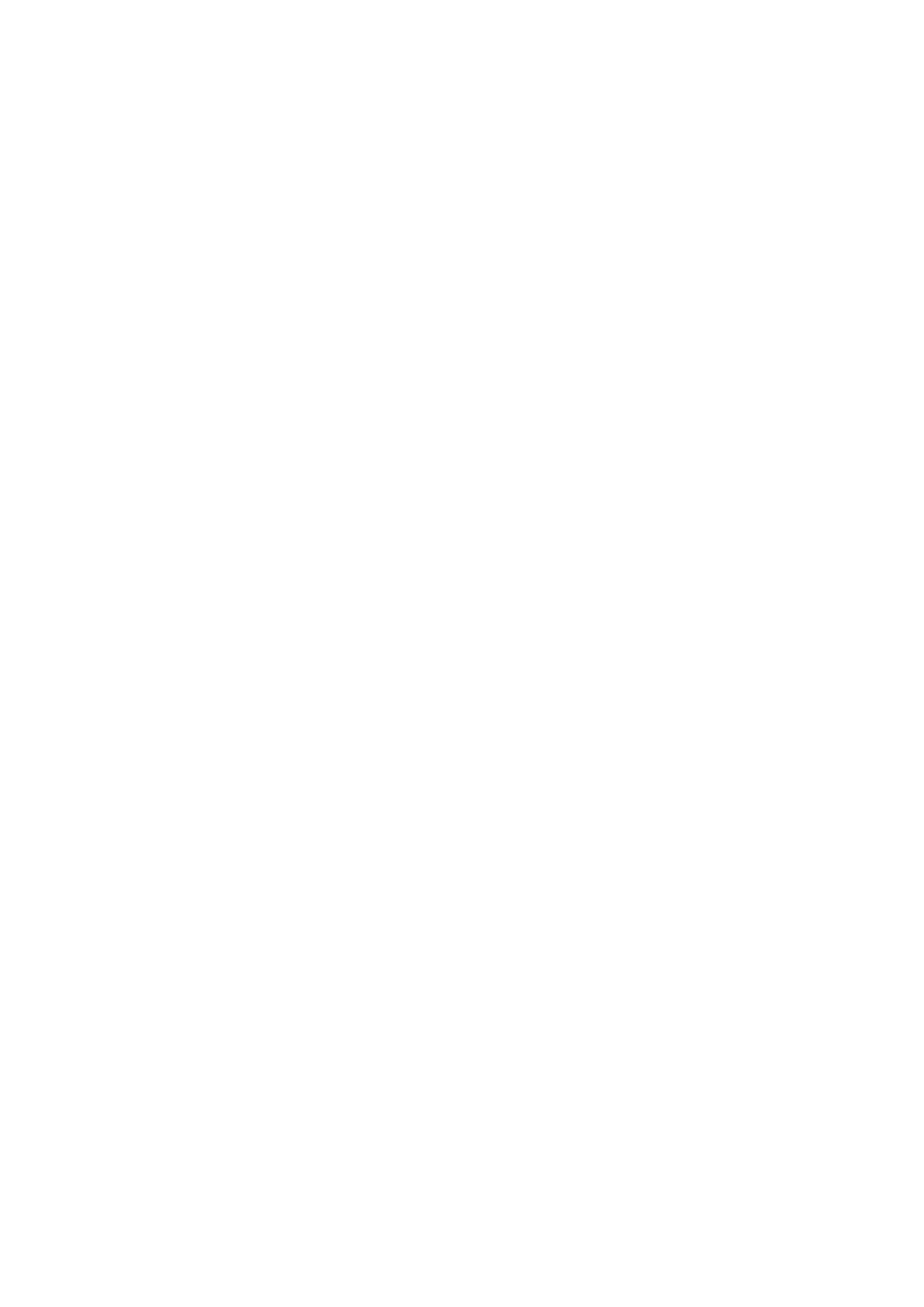### **1 Name of arrangements**

These arrangements are the *Administrative Arrangements 2007 (No 1)*.

### **2 Commencement**

These arrangements commence on the day after their notification day.

### **3 Definitions**

In these arrangements:

*Public Sector Management Act* means the *Public Sector Management Act 1994*.

*Self-Government Act* means the *Australian Capital Territory (Self-Government) Act 1988* (Cwlth).

### **4 Ministerial portfolios—allocation of powers**

For the Self-Government Act, section 43 (1), a Minister mentioned in schedule 1, column 1 is allocated responsibility for the following matters relating to the powers of the Executive:

- (a) governing the Territory in relation to the matters mentioned in column 2 opposite the reference to the Minister;
- (b) executing and maintaining the Territory enactments mentioned in column 3 opposite the reference to the Minister and the subordinate laws under those enactments;
- (c) exercising the powers of the Executive under the Commonwealth laws mentioned in column 3 opposite the reference to the Minister;
- (d) exercising prerogatives of the Crown for the matters mentioned in paragraphs (a), (b) and (c).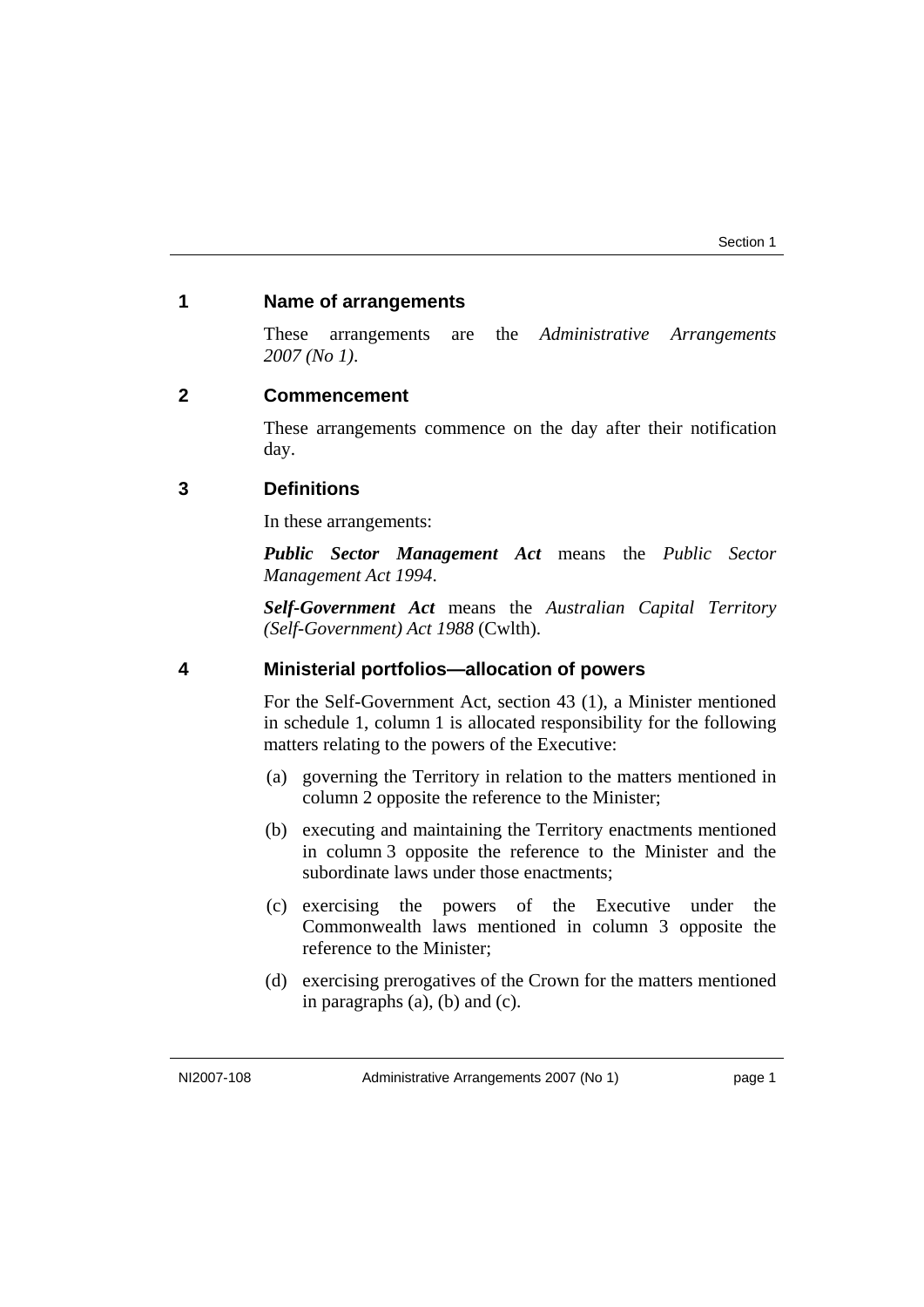### **5 Authorisation of Ministers to act on each others behalf**

- (1) For the Self-Government Act, section 43 (2), any Minister is authorised to act on the Chief Minister's behalf or on behalf of another Minister.
- (2) Subsection (1) is subject to the *Legislation Act 2001*, section 41 (Making of certain statutory instruments by Executive).

### **6 Constitution of administrative units**

For the Public Sector Management Act, section 13—

- (a) the administrative units mentioned in schedule 1, column 4 are established or continued in existence, as the case requires; and
- (b) a chief executive mentioned in schedule 1, column 5 is placed in control of the administrative unit or units mentioned in column 4 opposite the reference to the chief executive.

### **7 Ministerial functions and functions of administrative units**

For the Public Sector Management Act, section 14—

- (a) a Minister mentioned in schedule 1, column 1 is allocated responsibility for the administrative unit or units mentioned in column 4 opposite the reference to the Minister; and
- (b) an administrative unit mentioned in schedule 1, column 4 is allocated responsibility for—
	- (i) the matters mentioned in column 2 opposite the reference to the unit; and
	- (ii) the Territory enactments mentioned in column 3 opposite the reference to the unit; and
	- (iii) powers of the Executive under Commonwealth laws mentioned in column 3 opposite the reference to the unit; and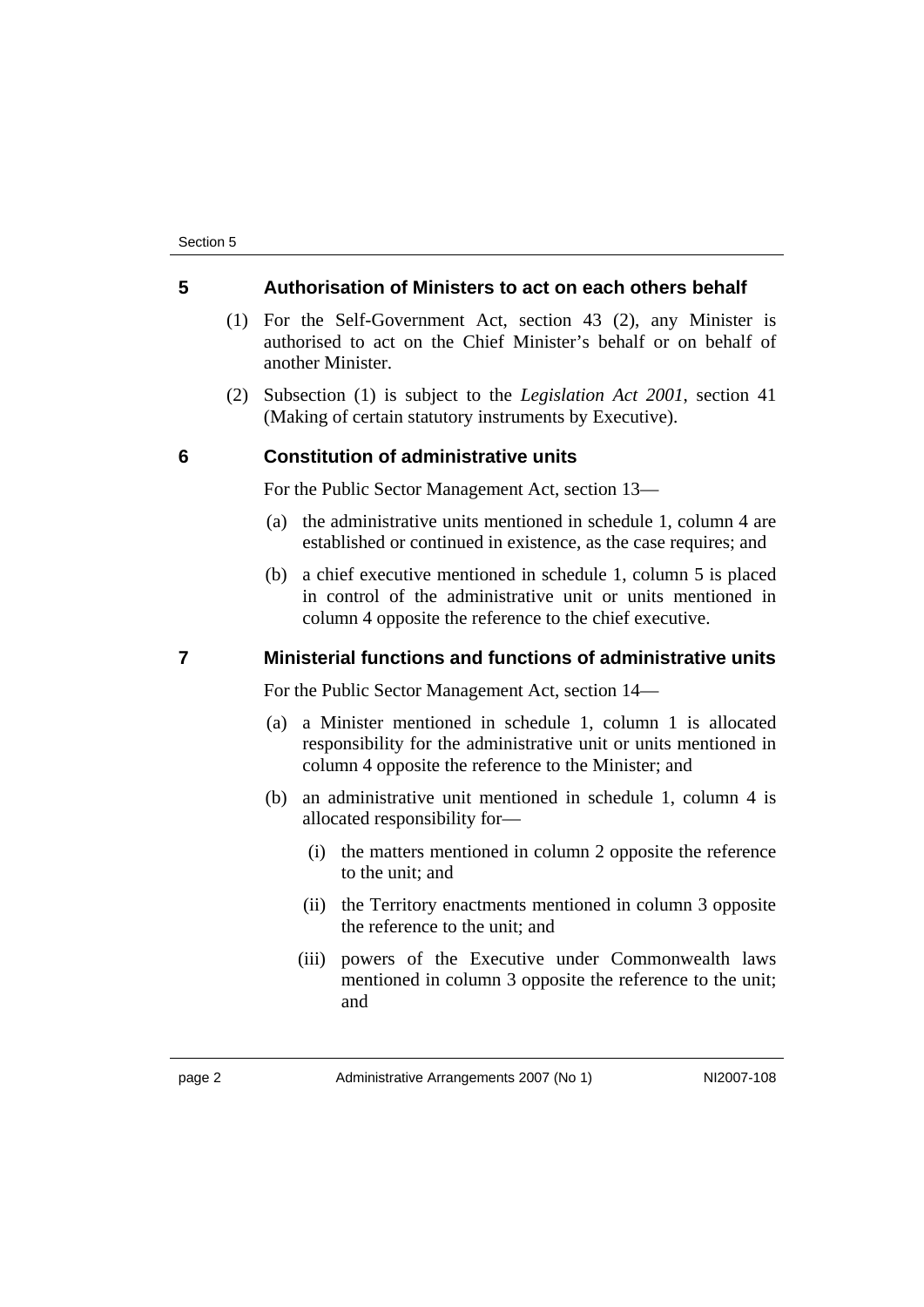(iv) the prerogatives of the Crown for the matters mentioned in subparagraphs (i), (ii) and (iii).

### **8 Repeal**

The *Administrative Arrangements 2006 (No 2)* NI2006-206 are repealed.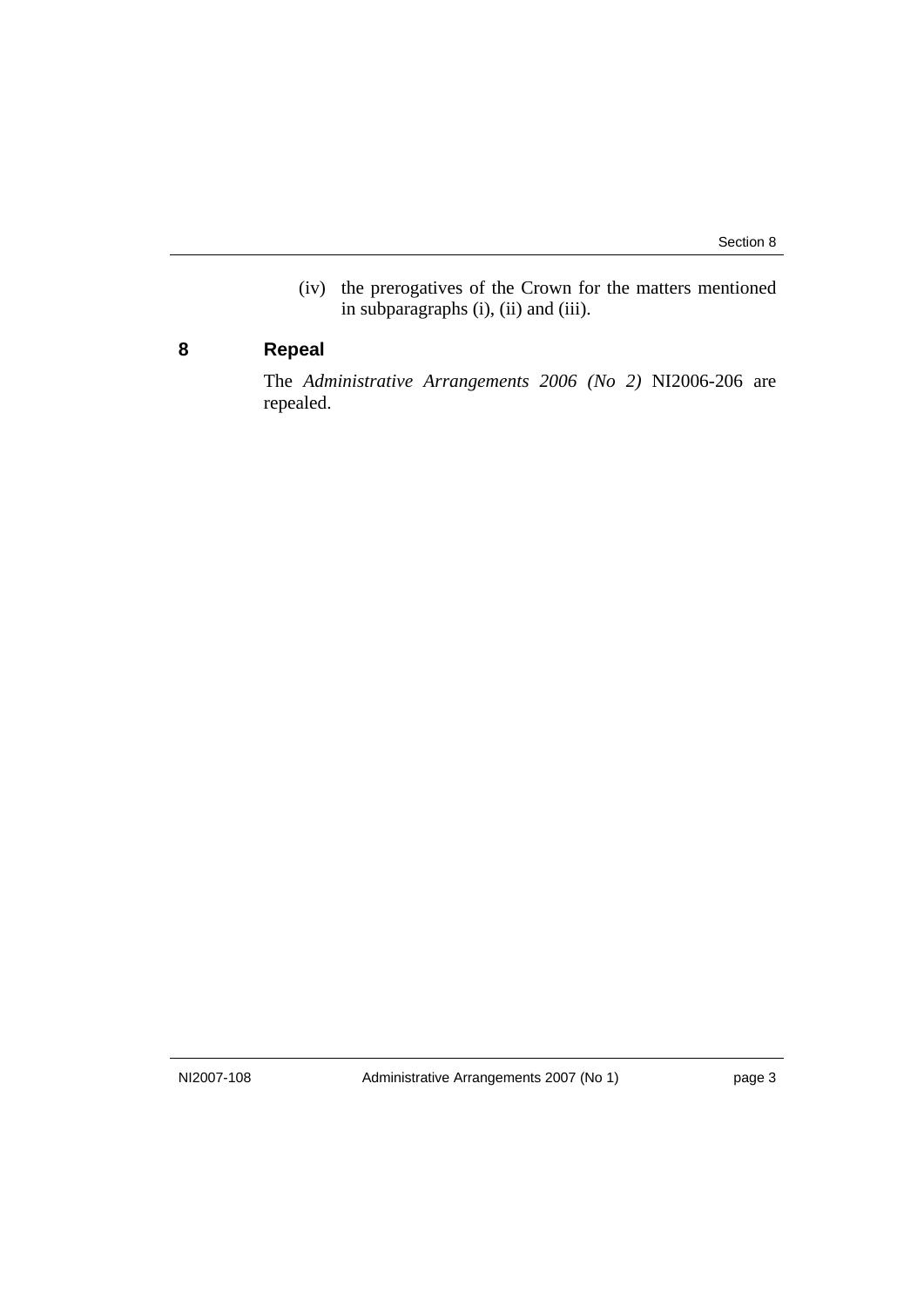Chief Minister

## **Schedule 1 Portfolios, administrative units and functions**

(see s 4-7)

| <b>Minister</b>                 | matters                                                                                                                                                                                                                               | enactments                                                                                                                                                                                                                                                                                                  | administrative units           | chief executives                                   |
|---------------------------------|---------------------------------------------------------------------------------------------------------------------------------------------------------------------------------------------------------------------------------------|-------------------------------------------------------------------------------------------------------------------------------------------------------------------------------------------------------------------------------------------------------------------------------------------------------------|--------------------------------|----------------------------------------------------|
| column 1                        | column 2                                                                                                                                                                                                                              | column 3                                                                                                                                                                                                                                                                                                    | column 4                       | column 5                                           |
| <b>Chief</b><br><b>Minister</b> | Government policies,<br>priorities and projects<br>Inter-governmental<br>relations<br>Council of Australian<br>Governments<br>Regional policy<br>Government support<br>Public sector<br>management<br>Audit services to<br>Government | Annual Reports (Government Agencies) Act 2004<br>Auditor-General Act 1996<br>Australian Capital Territory (Self-Government)<br>Act 1988 (Cwlth), section 31<br>City of Canberra Arms Act 1932<br>Executive Documents Release Act 2001<br>Inquiries Act 1991<br>Legislative Assembly (Broadcasting) Act 2001 | Chief Minister's<br>Department | Chief Executive,<br>Chief Minister's<br>Department |

page 4 and the Communistrative Arrangements 2007 (No 1) and the Communistrative Arrangements 2007 (No 1) no match NI2007-108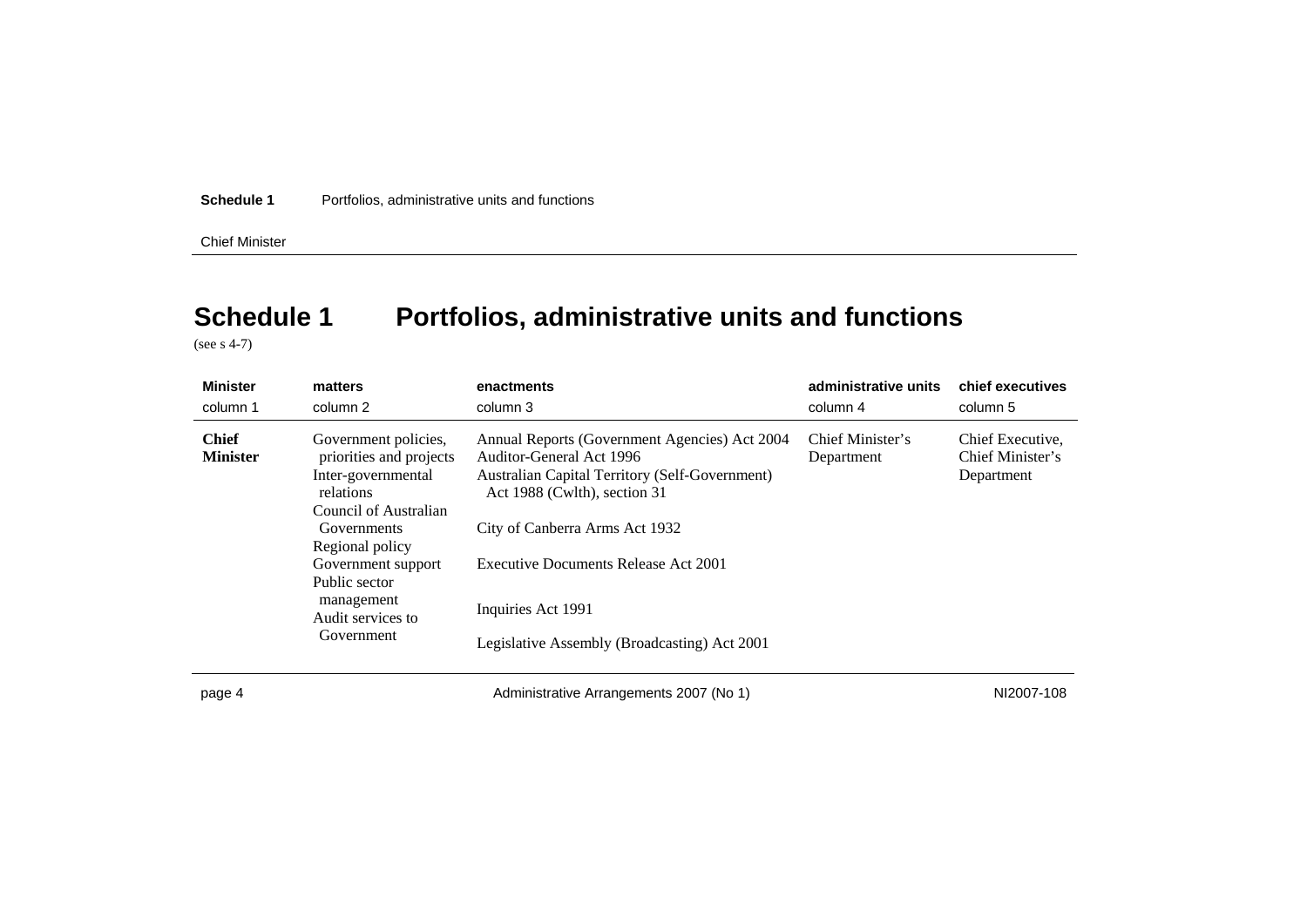### Chief Minister

| <b>Minister</b><br>column 1 | matters<br>column 2                     | enactments<br>column 3                                                                                                                                                                   | administrative units<br>column 4                                  | chief executives<br>column 5                                                             |
|-----------------------------|-----------------------------------------|------------------------------------------------------------------------------------------------------------------------------------------------------------------------------------------|-------------------------------------------------------------------|------------------------------------------------------------------------------------------|
|                             | Land release policy<br>Land development | Legislative Assembly (Members' Staff) Act 1989<br>Legislative Assembly Precincts Act 2001                                                                                                |                                                                   |                                                                                          |
|                             |                                         | Planning and Land Act 2002, chapter 4<br>Public Interest Disclosure Act 1994<br>Public Sector Management Act 1994<br><b>Remuneration Tribunal Act 1995</b><br>Royal Commissions Act 1991 |                                                                   |                                                                                          |
|                             | Ageing                                  |                                                                                                                                                                                          | Department of<br>Disability, Housing<br>and Community<br>Services | Chief Executive,<br>Department of<br>Disability,<br>Housing and<br>Community<br>Services |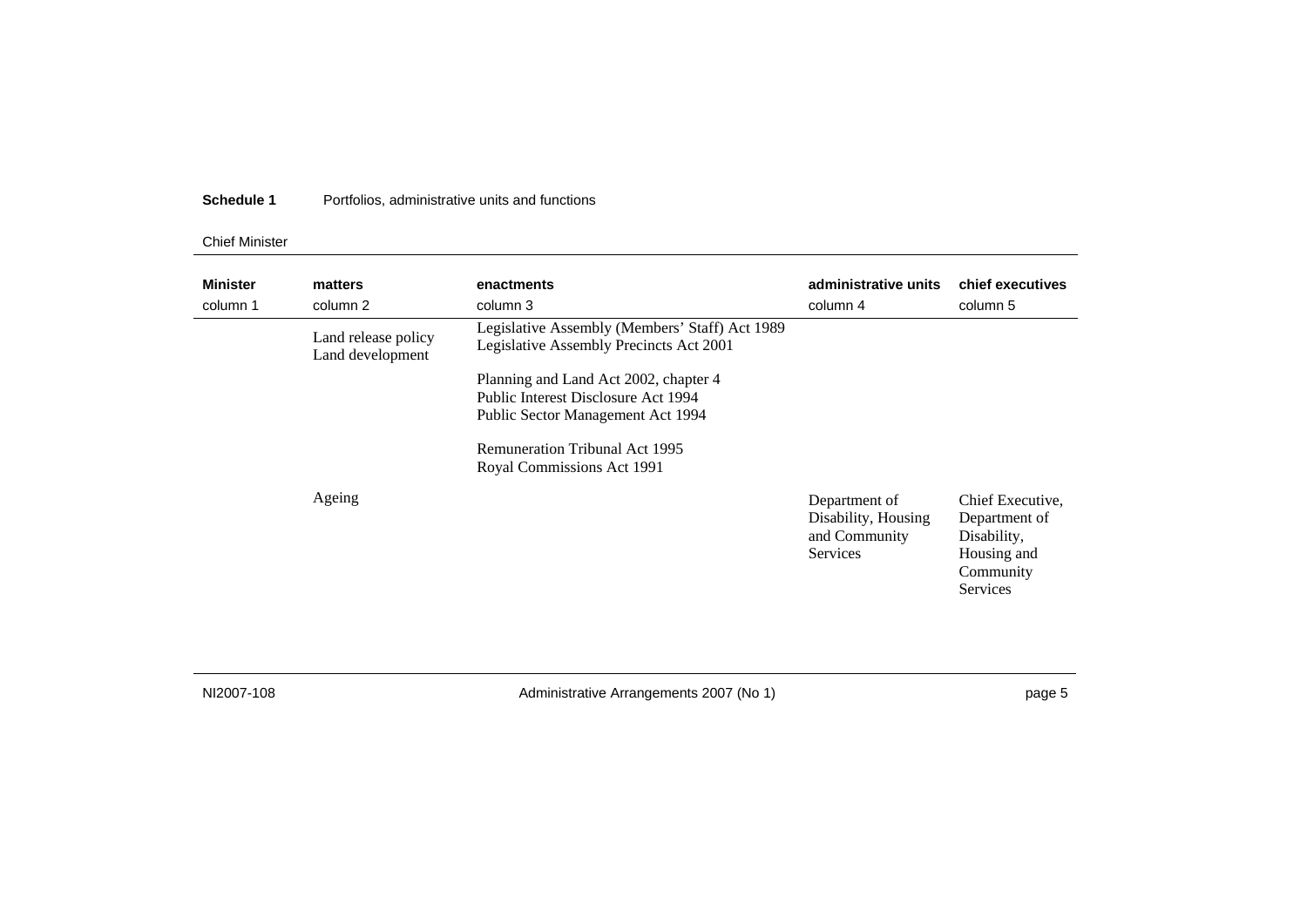### Treasurer

| <b>Minister</b><br>column 1 | matters<br>column 2                                   | enactments<br>column 3                                                                                  | administrative units<br>column 4 | chief executives<br>column 5                  |
|-----------------------------|-------------------------------------------------------|---------------------------------------------------------------------------------------------------------|----------------------------------|-----------------------------------------------|
| <b>Treasurer</b>            | Fiscal and economic<br>policy<br>Taxation and revenue | <b>ACTEW/AGL Partnership Facilitation Act 2000</b><br><b>Appropriation Acts</b>                         | Department of<br>Treasury        | Chief Executive,<br>Department of<br>Treasury |
|                             | Budget and financial<br>reporting                     | Betting (ACTTAB) Limited Act 1964                                                                       |                                  |                                               |
|                             | Insurance                                             | Casino Control Act 2006                                                                                 |                                  |                                               |
|                             | Competition policy and<br>associated market           | Competition Policy Reform Act 1996                                                                      |                                  |                                               |
|                             | reform                                                | Duties Act 1999                                                                                         |                                  |                                               |
|                             | Government business                                   |                                                                                                         |                                  |                                               |
|                             | enterprises ownership                                 | Emergencies Act 2004, schedule 1                                                                        |                                  |                                               |
|                             | policy and monitoring                                 | <b>Exhibition Park Corporation Act 1976</b>                                                             |                                  |                                               |
|                             | Regulatory reform                                     |                                                                                                         |                                  |                                               |
|                             | (excluding energy and<br>water)                       | Financial Agreement Act 1994<br>Financial Management Act 1996<br>Financial Relations Agreement Act 2000 |                                  |                                               |
|                             |                                                       | First Home Owner Grant Act 2000                                                                         |                                  |                                               |

page 6 and the Communistrative Arrangements 2007 (No 1) and the Communistrative Arrangements 2007 (No 1) https://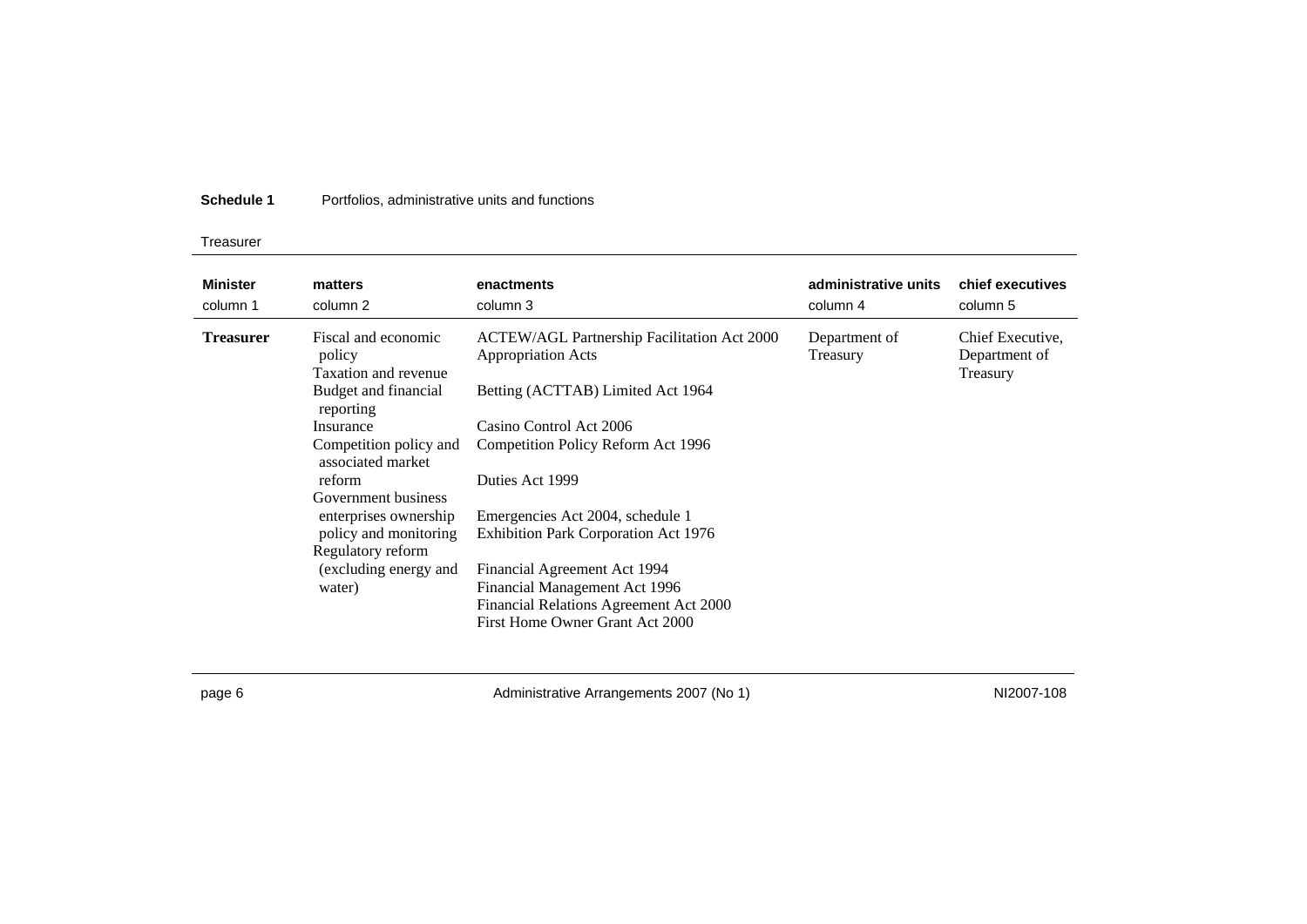### Treasurer

| <b>Minister</b> | matters                                                                                               | enactments                                                                                                                                                                                                                                                                                                                                                                                                             | administrative units | chief executives |
|-----------------|-------------------------------------------------------------------------------------------------------|------------------------------------------------------------------------------------------------------------------------------------------------------------------------------------------------------------------------------------------------------------------------------------------------------------------------------------------------------------------------------------------------------------------------|----------------------|------------------|
| column 1        | column 2                                                                                              | column 3                                                                                                                                                                                                                                                                                                                                                                                                               | column 4             | column 5         |
|                 | Government<br>procurement and<br>project management<br>policy<br>Shared services<br>Racing and gaming | Gambling and Racing Control Act 1999<br>Games, Wagers and Betting Houses Act 1901<br>Gaming and Betting Act 1906<br>Gaming Machine Act 2004<br>Government Procurement Act 2001<br>Insurance Authority Act 2005<br>Interactive Gambling Act 1998<br>Land Tax Act 2004<br>Legislation Act 2001, chapter 5<br>Lotteries Act 1964<br>Motor Sport (Public Safety) Act 2006<br>Payroll Tax Act 1987<br>Pool Betting Act 1964 |                      |                  |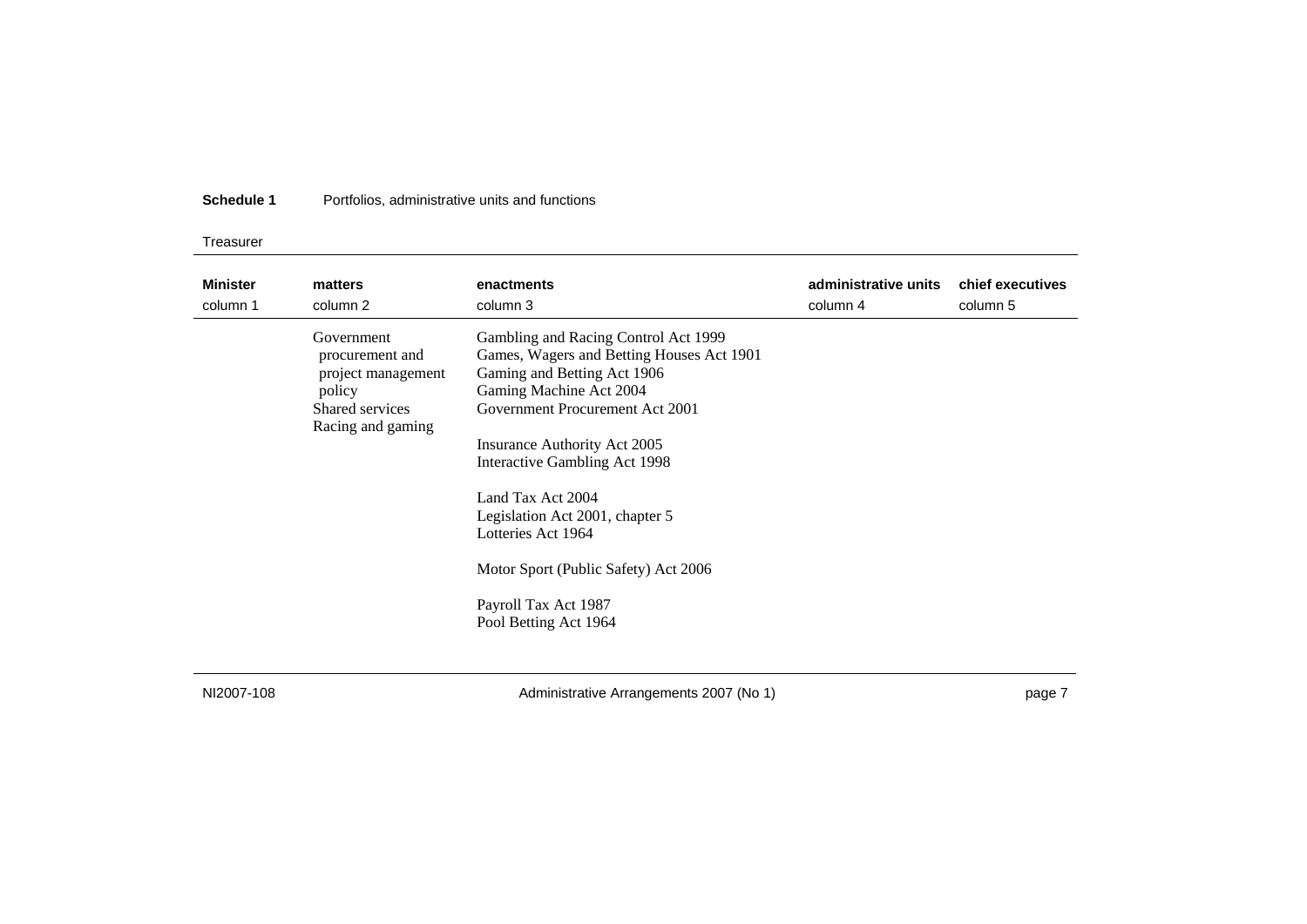Treasurer

| <b>Minister</b><br>column 1 | matters<br>column 2 | enactments<br>column 3                                                                                                                                                  | administrative units<br>column 4 | chief executives<br>column 5 |
|-----------------------------|---------------------|-------------------------------------------------------------------------------------------------------------------------------------------------------------------------|----------------------------------|------------------------------|
|                             |                     | Race and Sports Bookmaking Act 2001<br>Racing Act 1999<br>Rates Act 2004<br>Road Transport (General) Act 1999, part 10<br>Superannuation (Legislative Assembly Members) |                                  |                              |
|                             |                     | Act 1991<br><b>Taxation Administration Act 1999</b><br><b>Taxation (Government Business Enterprises)</b><br>Act 2003<br>Territory Owned Corporations Act 1990           |                                  |                              |
|                             |                     | <b>Territory Superannuation Provision Protection</b><br>Act 2000<br>Unlawful Games Act 1984<br>Utilities (Network Facilities Tax) Act 2006                              |                                  |                              |

page 8 and the Communistrative Arrangements 2007 (No 1) and the Communistrative Arrangements 2007 (No 1) https://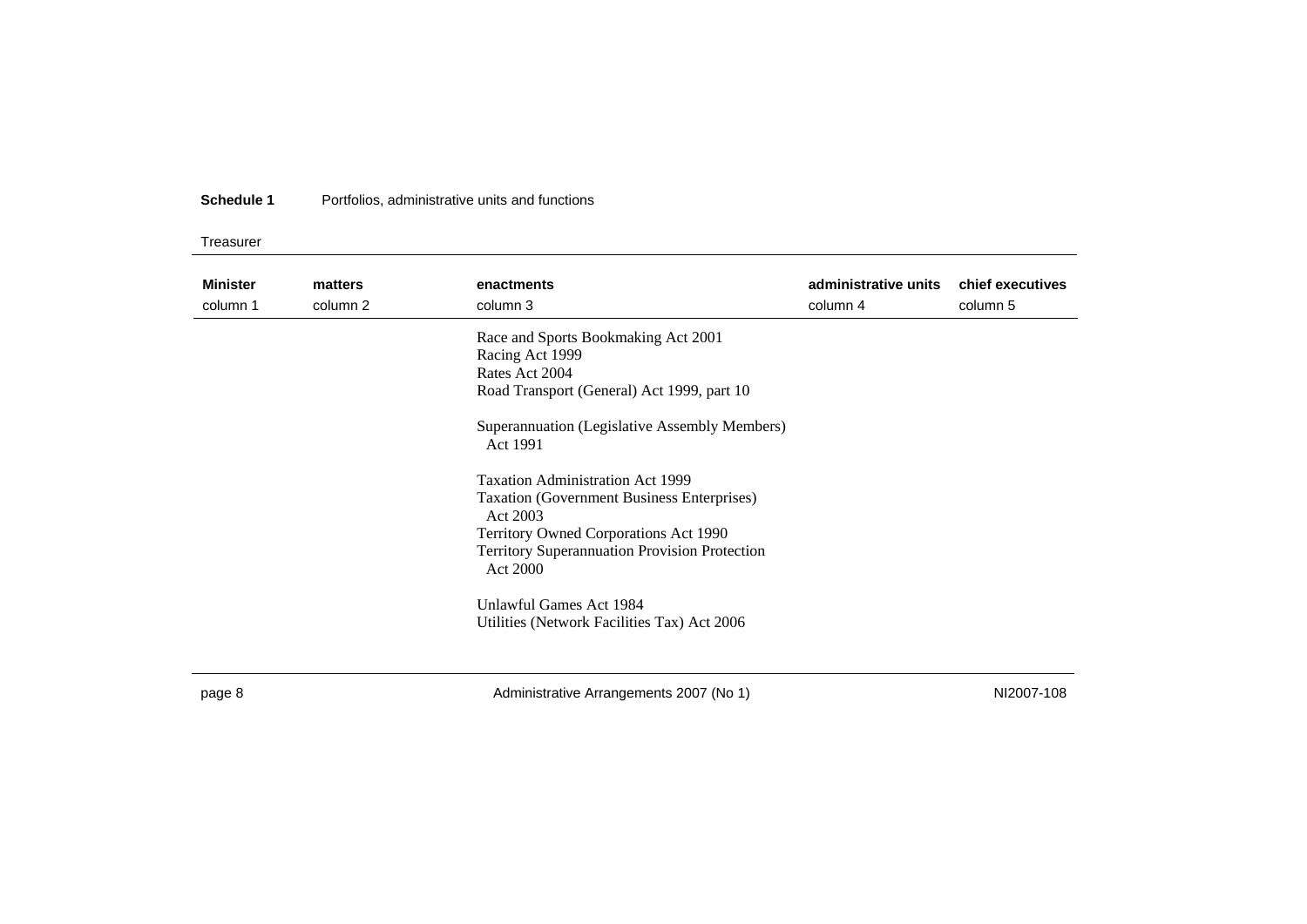### Minister for Business and Economic Development

| <b>Minister</b>                                                                     | matters                                                   | enactments                                                                                                | administrative units           | chief executives                                   |
|-------------------------------------------------------------------------------------|-----------------------------------------------------------|-----------------------------------------------------------------------------------------------------------|--------------------------------|----------------------------------------------------|
| column 1                                                                            | column 2                                                  | column 3                                                                                                  | column 4                       | column 5                                           |
| <b>Minister for</b><br><b>Business and</b><br><b>Economic</b><br><b>Development</b> | Business and economic<br>development<br>Business programs | Mutual Recognition (Australian Capital Territory)<br>Act 1992<br>Trans-Tasman Mutual Recognition Act 1997 | Chief Minister's<br>Department | Chief Executive,<br>Chief Minister's<br>Department |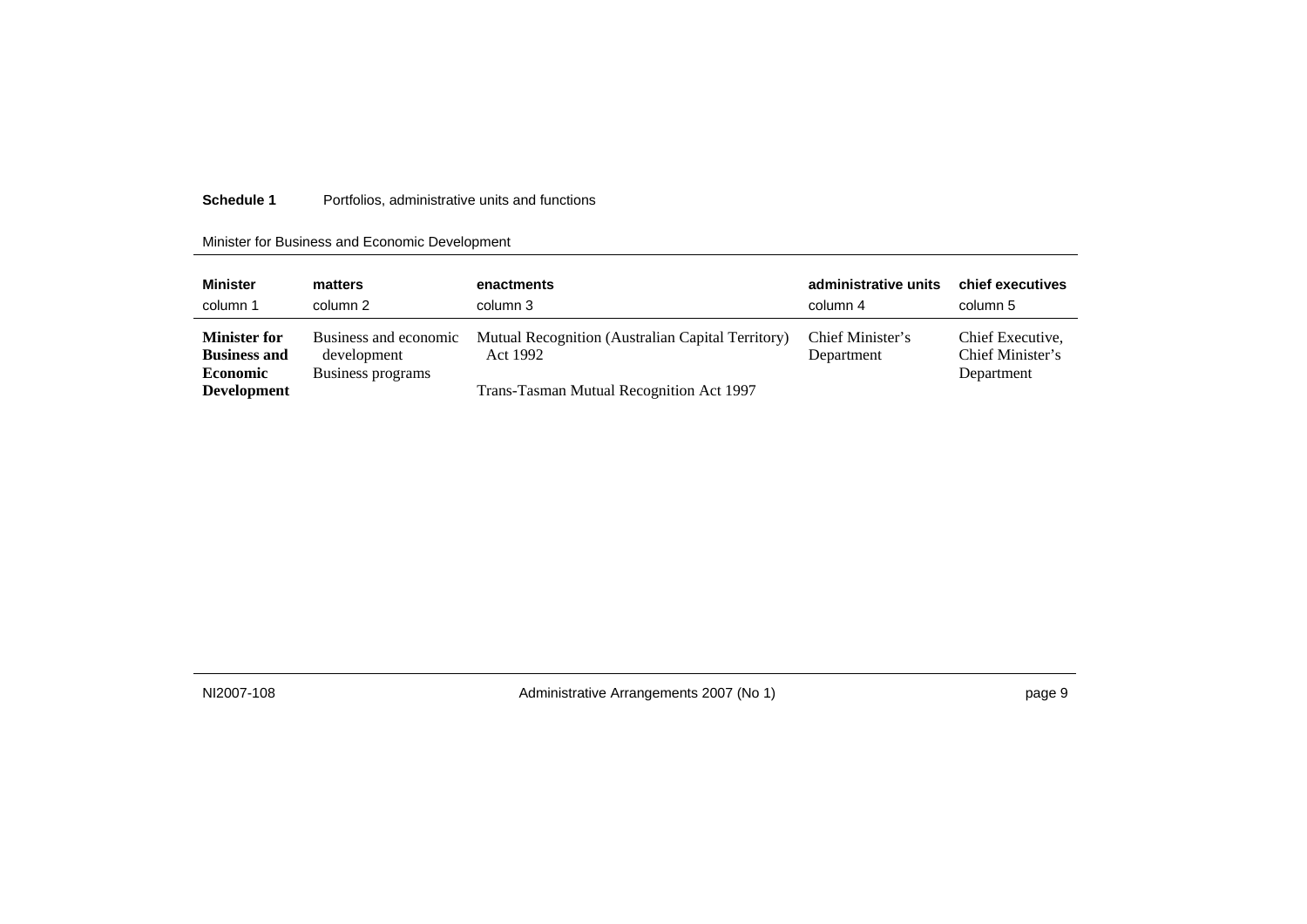### Minister for Indigenous Affairs

| <b>Minister</b>                                     | matters                                          | enactments            | administrative units                                              | chief executives                                                                         |
|-----------------------------------------------------|--------------------------------------------------|-----------------------|-------------------------------------------------------------------|------------------------------------------------------------------------------------------|
| column 1                                            | column 2                                         | column 3              | column 4                                                          | column 5                                                                                 |
| <b>Minister for</b><br>Indigenous<br><b>Affairs</b> | Aboriginal and Torres<br>Strait Islander affairs | Native Title Act 1994 | Department of<br>Disability, Housing<br>and Community<br>Services | Chief Executive,<br>Department of<br>Disability,<br>Housing and<br>Community<br>Services |

page 10 and the Communistrative Arrangements 2007 (No 1) and the Communistrative Arrangements 2007 (No 1) and the Communistrative Arrangements 2007 (No 1)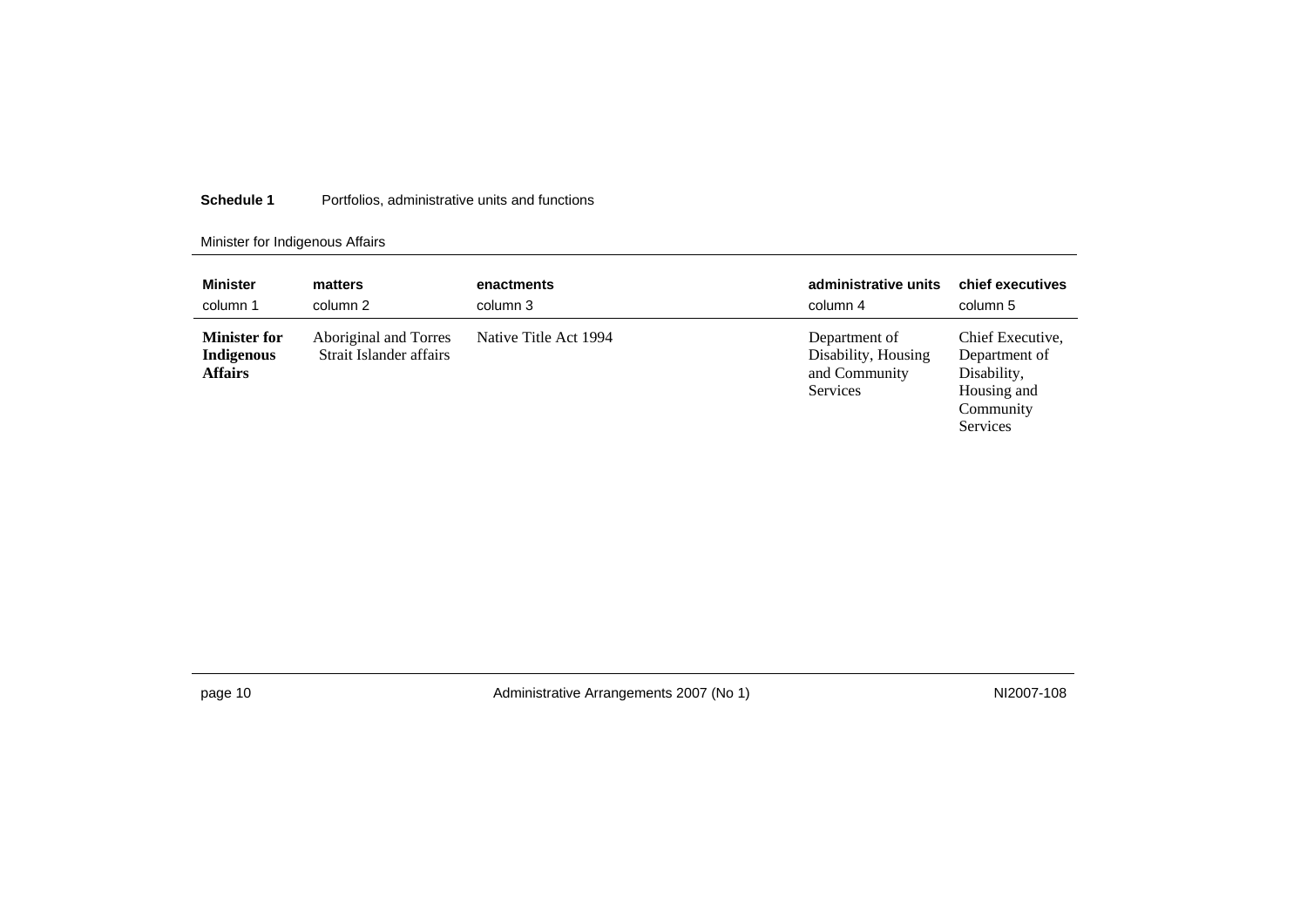### Minister for the Environment, Water and Climate Change

| <b>Minister</b>                                                                                   | matters                                                                                                                               | enactments                                                                                                                                                                                                                                                                                                                                                                                                          | administrative units                                        | chief executives                                                                   |
|---------------------------------------------------------------------------------------------------|---------------------------------------------------------------------------------------------------------------------------------------|---------------------------------------------------------------------------------------------------------------------------------------------------------------------------------------------------------------------------------------------------------------------------------------------------------------------------------------------------------------------------------------------------------------------|-------------------------------------------------------------|------------------------------------------------------------------------------------|
| column 1                                                                                          | column 2                                                                                                                              | column 3                                                                                                                                                                                                                                                                                                                                                                                                            | column 4                                                    | column 5                                                                           |
| <b>Minister for</b><br>the<br>Environment,<br><b>Water and</b><br><b>Climate</b><br><b>Change</b> | Environment<br>management and<br>regulatory services<br>Sustainability and<br>climate change<br>Forests<br>Energy and water<br>policy | Animal Diseases Act 2005<br>Animal Welfare Act 1992<br>Clinical Waste Act 1990<br>Commissioner for the Environment Act 1993<br>Electricity (Greenhouse Gas Emissions) Act 2004<br>Electricity (National Scheme) Act 1997<br><b>Environment Protection Act 1997</b><br>Fertilisers Act 1904<br>Fisheries Act 2000<br>Gas Pipelines Access Act 1998<br>Heritage Act 2004<br>Hemp Fibre Industry Facilitation Act 2004 | Department of<br>Territory and<br><b>Municipal Services</b> | Chief Executive,<br>Department of<br>Territory and<br>Municipal<br><b>Services</b> |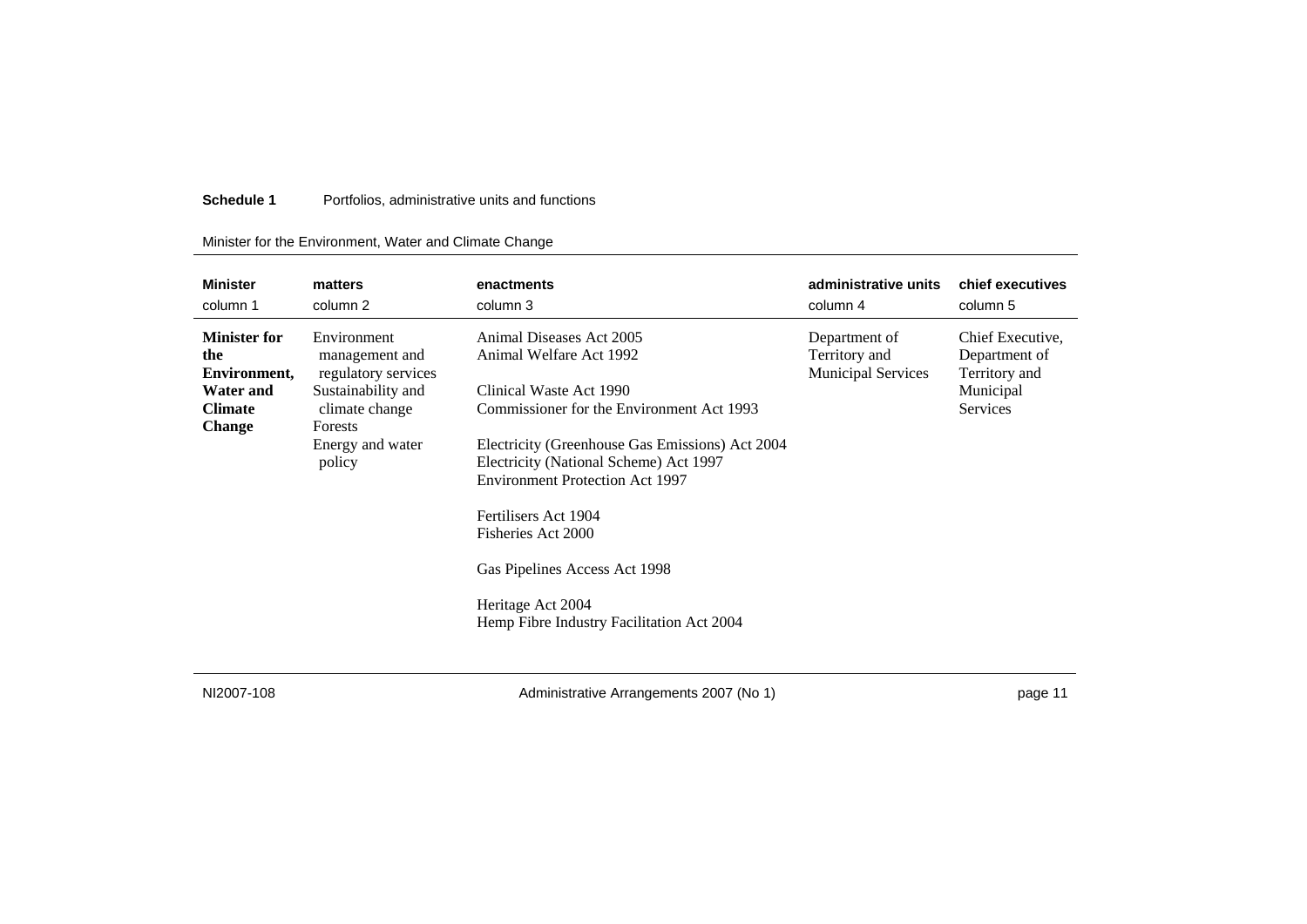### Minister for the Environment, Water and Climate Change

| <b>Minister</b> | matters  | enactments                                                                                                                        | administrative units | chief executives |
|-----------------|----------|-----------------------------------------------------------------------------------------------------------------------------------|----------------------|------------------|
| column 1        | column 2 | column 3                                                                                                                          | column 4             | column 5         |
|                 |          | National Environment Protection Council<br>Act 1994                                                                               |                      |                  |
|                 |          | Nature Conservation Act 1980                                                                                                      |                      |                  |
|                 |          |                                                                                                                                   |                      |                  |
|                 |          | Pest Plants and Animals Act 2005                                                                                                  |                      |                  |
|                 |          | Plant Diseases Act 2002                                                                                                           |                      |                  |
|                 |          | Stock Act 2005                                                                                                                    |                      |                  |
|                 |          |                                                                                                                                   |                      |                  |
|                 |          | Tree Protection Act 2005                                                                                                          |                      |                  |
|                 |          | Utilities Act 2000, except part 5, division 10.3,<br>part 11, part 12, part 14 and sections 254 and<br>256 in relation to part 14 |                      |                  |
|                 |          | Waste Minimisation Act 2001                                                                                                       |                      |                  |
|                 |          | Water Efficiency Labelling and Standards                                                                                          |                      |                  |
|                 |          | Act 2005                                                                                                                          |                      |                  |
|                 |          | Water Resources Act 1998                                                                                                          |                      |                  |
|                 |          |                                                                                                                                   |                      |                  |
|                 |          |                                                                                                                                   |                      |                  |

page 12 **Administrative Arrangements 2007 (No 1)** MI2007-108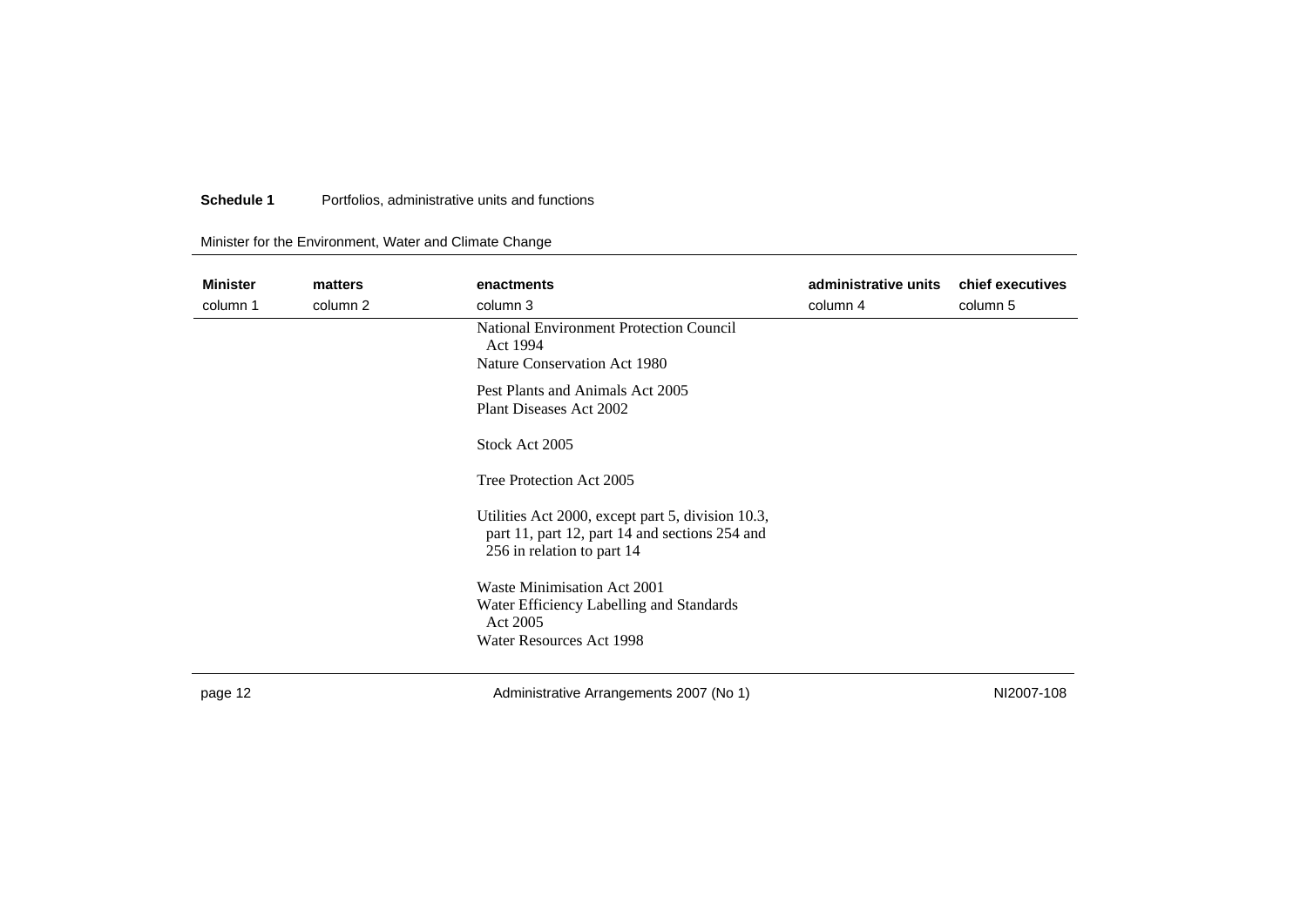#### Minister for the Arts

| <b>Minister</b>                 | matters                                                                           | enactments                               | administrative units           | chief executives                                   |
|---------------------------------|-----------------------------------------------------------------------------------|------------------------------------------|--------------------------------|----------------------------------------------------|
| column 1                        | column 2                                                                          | column 3                                 | column 4                       | column 5                                           |
| <b>Minister for</b><br>the Arts | Arts and cultural<br><b>Services</b><br><b>Cultural Facilities</b><br>Corporation | Cultural Facilities Corporation Act 1997 | Chief Minister's<br>Department | Chief Executive,<br>Chief Minister's<br>Department |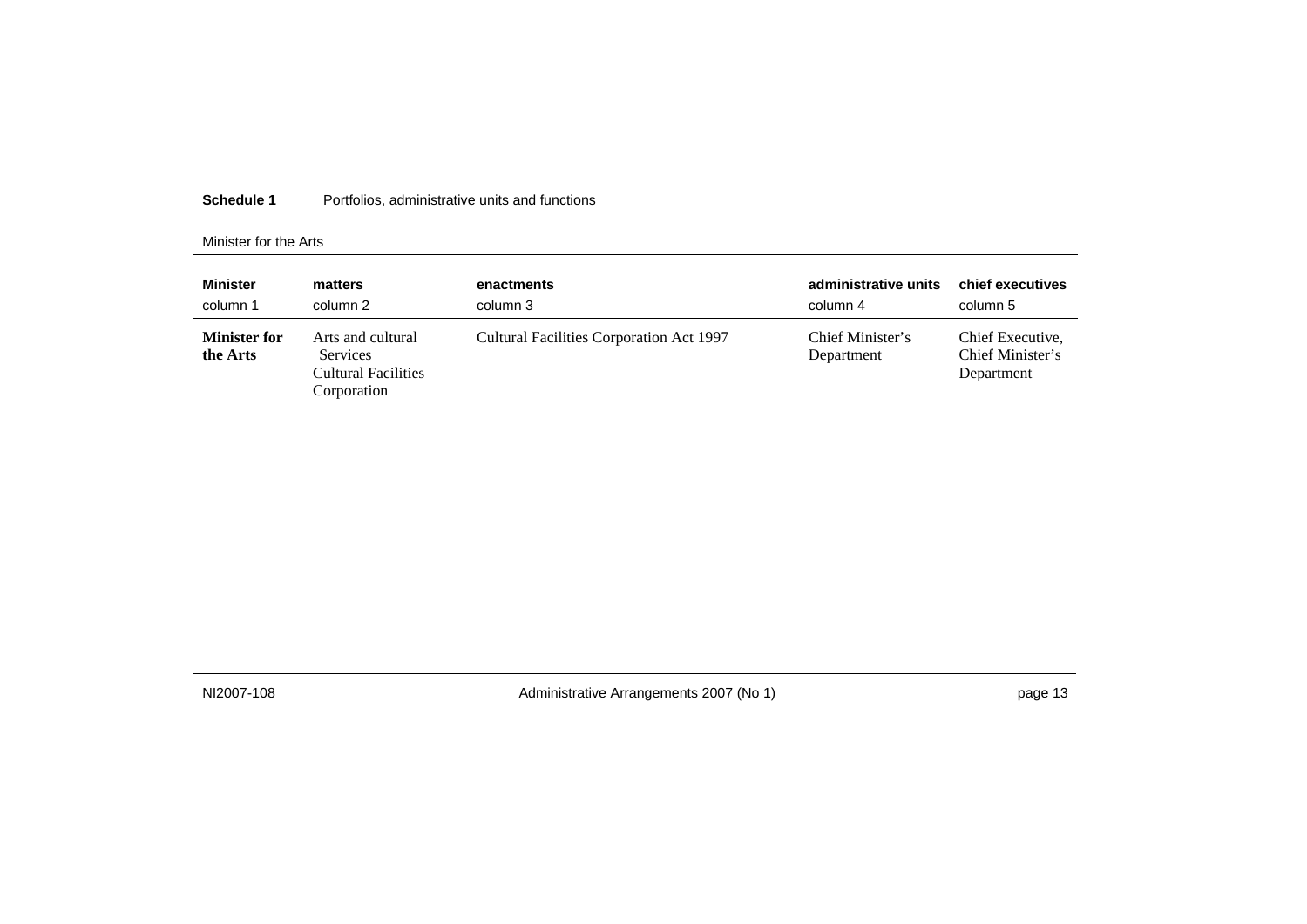#### Minister for Health

| <b>Minister</b><br>column 1          | matters<br>column 2                                                                                                                            | enactments<br>column 3                                                                                                                                                                                                               | administrative units<br>column 4 | chief executives<br>column 5          |
|--------------------------------------|------------------------------------------------------------------------------------------------------------------------------------------------|--------------------------------------------------------------------------------------------------------------------------------------------------------------------------------------------------------------------------------------|----------------------------------|---------------------------------------|
| <b>Minister for</b><br><b>Health</b> | Acute health services<br>Community health<br>services<br>Cancer services<br>Aged care and<br>rehabilitation services<br>Mental health services | <b>Blood Donation (Transmittable Diseases)</b><br>Act 1985<br>Drugs of Dependence Act 1989, except<br>section 123 and section 140<br>Epidemiological Studies (Confidentiality)                                                       | <b>ACT</b> Health                | Chief Executive,<br><b>ACT</b> Health |
|                                      | Population health<br>services<br>Health policy                                                                                                 | Act 1992<br>Food Act 2001<br>Gene Technology Act 2003<br>Gene Technology (GM Crop Moratorium)<br>Act 2004<br>Health Act 1993<br><b>Health Professionals Act 2004</b><br>Health Professionals (Special Events Exemptions)<br>Act 2000 |                                  |                                       |
| page 14                              |                                                                                                                                                | Administrative Arrangements 2007 (No 1)                                                                                                                                                                                              |                                  | NI2007-108                            |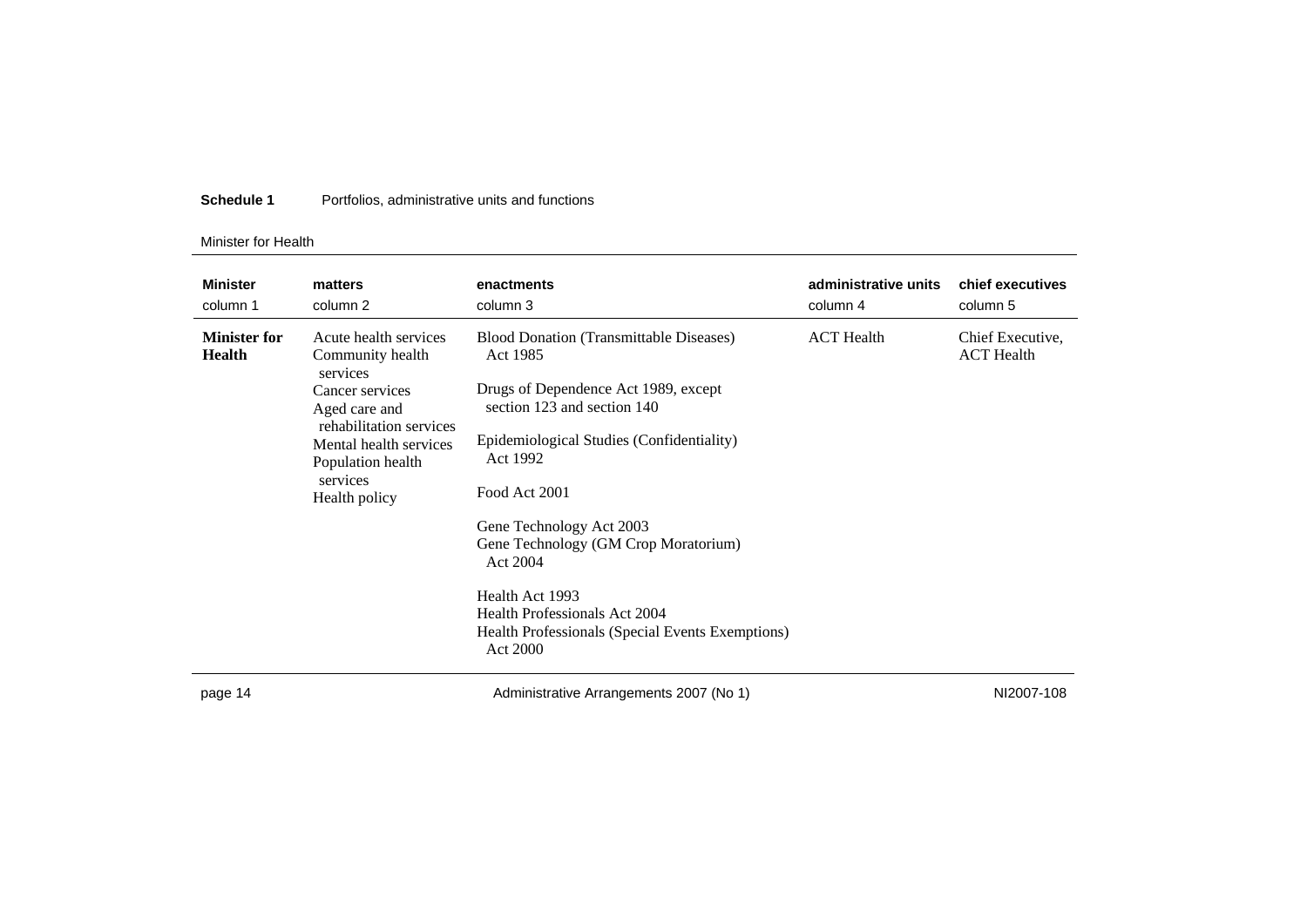#### Minister for Health

| <b>Minister</b><br>column 1 | matters<br>column 2 | enactments<br>column 3                                                                                                                                                       | administrative units<br>column 4 | chief executives<br>column 5 |
|-----------------------------|---------------------|------------------------------------------------------------------------------------------------------------------------------------------------------------------------------|----------------------------------|------------------------------|
|                             |                     | Health Records (Privacy and Access) Act 1997<br>Human Cloning and Embryo Research Act 2004                                                                                   |                                  |                              |
|                             |                     | Intoxicated Persons (Care and Protection)<br>Act 1994                                                                                                                        |                                  |                              |
|                             |                     | Medical Treatment (Health Directions) Act 2006<br>Mental Health (Treatment and Care) Act 1994,<br>except part 3, part 8, part 9, section 141,<br>section 142 and section 143 |                                  |                              |
|                             |                     | Poisons Act 1933<br>Poisons and Drugs Act 1978<br>Public Health Act 1997<br>Public Health (Prohibited Drugs) Act 1957                                                        |                                  |                              |
|                             |                     | Radiation Act 1983<br>Radiation Protection Act 2006                                                                                                                          |                                  |                              |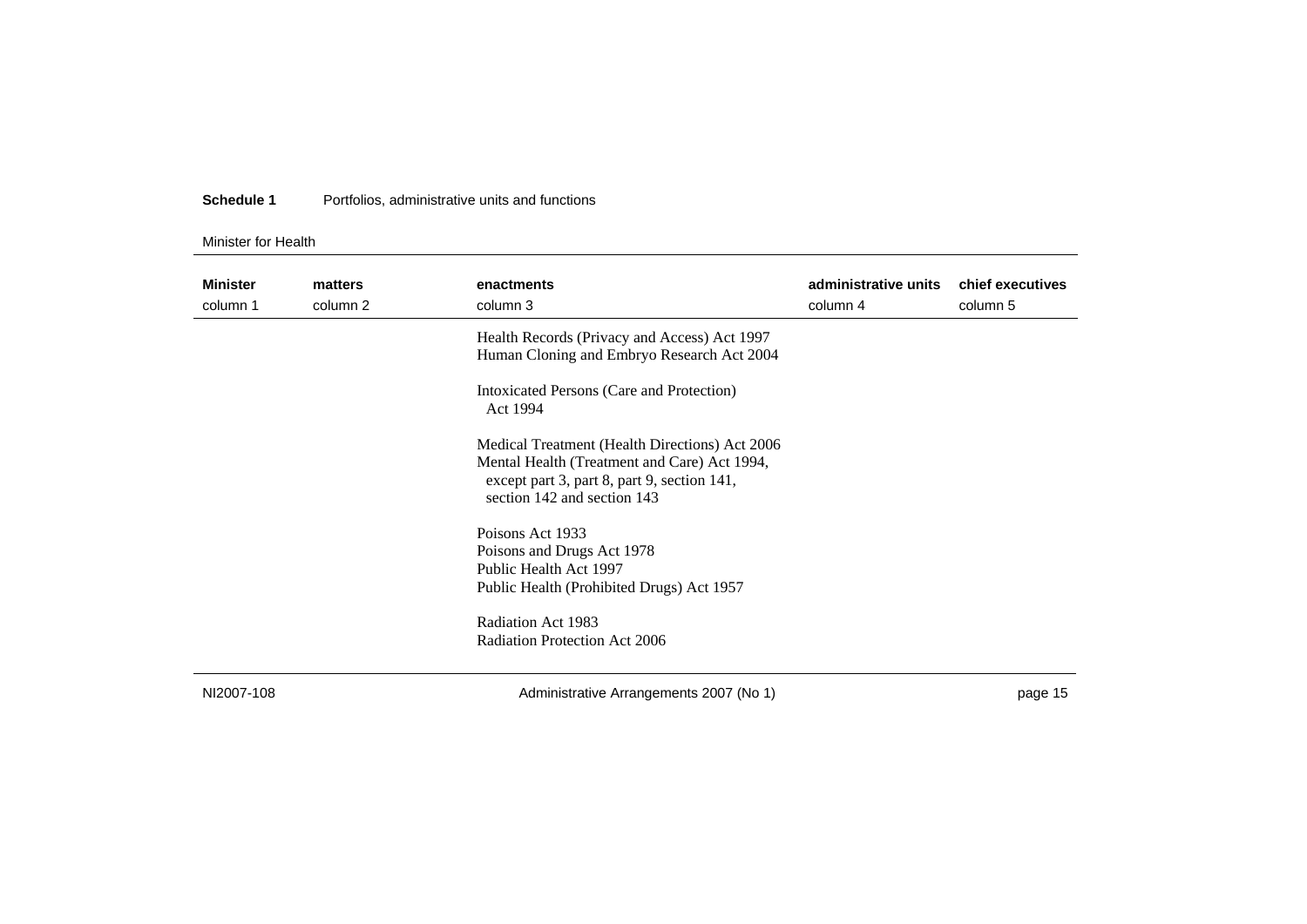#### Minister for Health

| <b>Minister</b><br>column 1 | matters<br>column 2 | enactments<br>column 3                                                                                                                                  | administrative units<br>column 4 | chief executives<br>column 5 |
|-----------------------------|---------------------|---------------------------------------------------------------------------------------------------------------------------------------------------------|----------------------------------|------------------------------|
|                             |                     | Smoking (Prohibition in Enclosed Public Places)<br>Act 2003<br>Supervised Injecting Place Trial Act 1999, except<br>section 7, section 8 and section 13 |                                  |                              |
|                             |                     | Tobacco Act 1927<br>Transplantation and Anatomy Act 1978                                                                                                |                                  |                              |

page 16 and 10 Administrative Arrangements 2007 (No 1) And 10 Administrative Arrangements 2007 (No 1)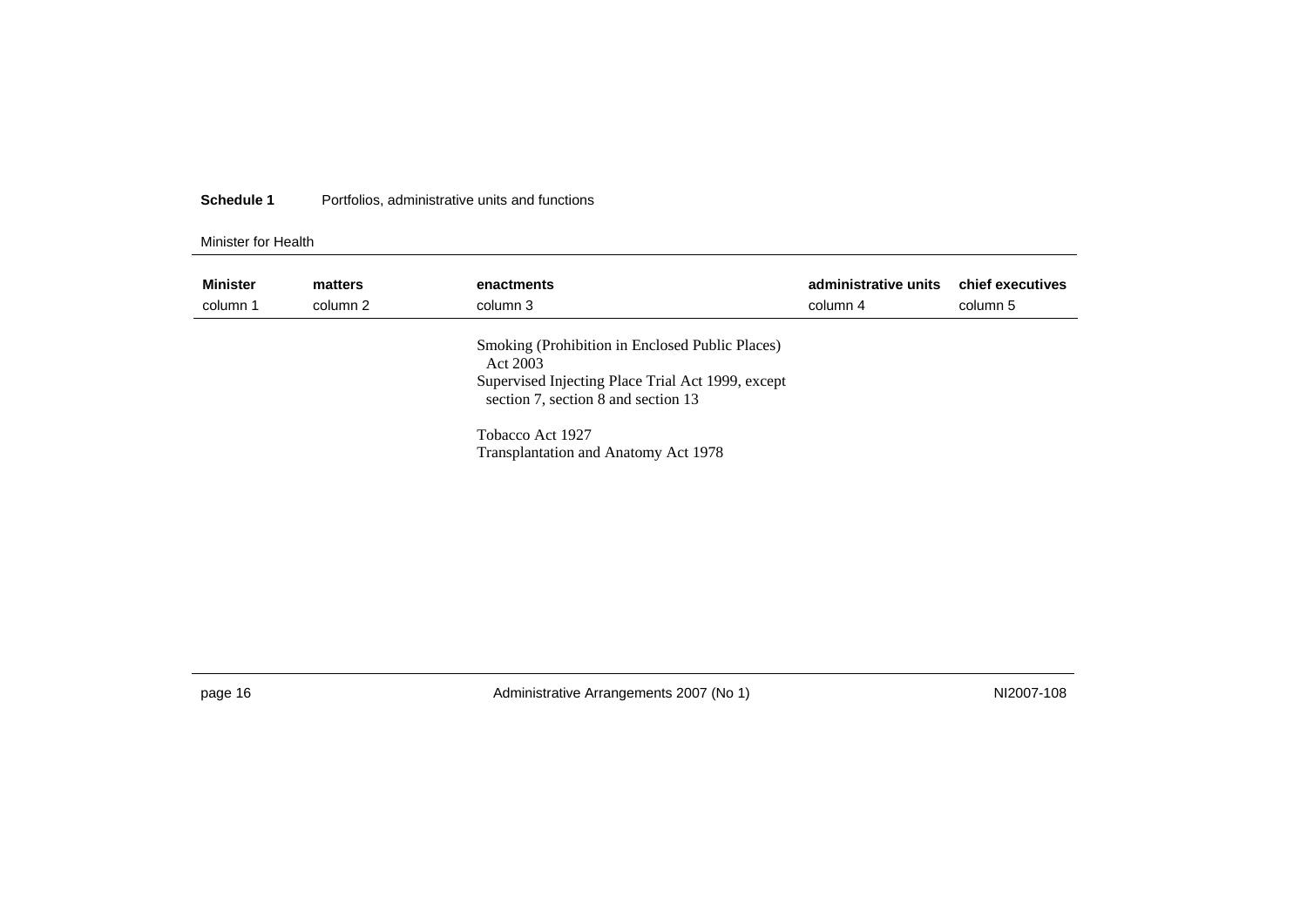### Minister for Children and Young People

| <b>Minister</b>                                            | matters                                                                                                                                                                              | enactments                                                                                                                                                                                                                                                                                       | administrative units                                                     | chief executives                                                                         |
|------------------------------------------------------------|--------------------------------------------------------------------------------------------------------------------------------------------------------------------------------------|--------------------------------------------------------------------------------------------------------------------------------------------------------------------------------------------------------------------------------------------------------------------------------------------------|--------------------------------------------------------------------------|------------------------------------------------------------------------------------------|
| column 1                                                   | column 2                                                                                                                                                                             | column 3                                                                                                                                                                                                                                                                                         | column 4                                                                 | column 5                                                                                 |
| <b>Minister for</b><br>Children and<br><b>Young People</b> | Children's policy<br>Child and family<br>centres<br>Childcare services<br>Family support<br>Out of Home Care for<br><b>Children</b><br>Youth justice<br>Youth policy and<br>services | Adoption Act 1993, except section 104 (2) and<br>section $109(2)$<br>Children and Young People Act 1999, except<br>chapter 5, sections 63 to 105A, 106 (1) to (3),<br>108, 109, 110 (1) to (3), 112 to 118, 123 to 126,<br>128 (4) and 131, chapter 11, sections 393 to 398,<br>408, 409 and 413 | Department of<br>Disability, Housing<br>and Community<br><b>Services</b> | Chief Executive.<br>Department of<br>Disability,<br>Housing and<br>Community<br>Services |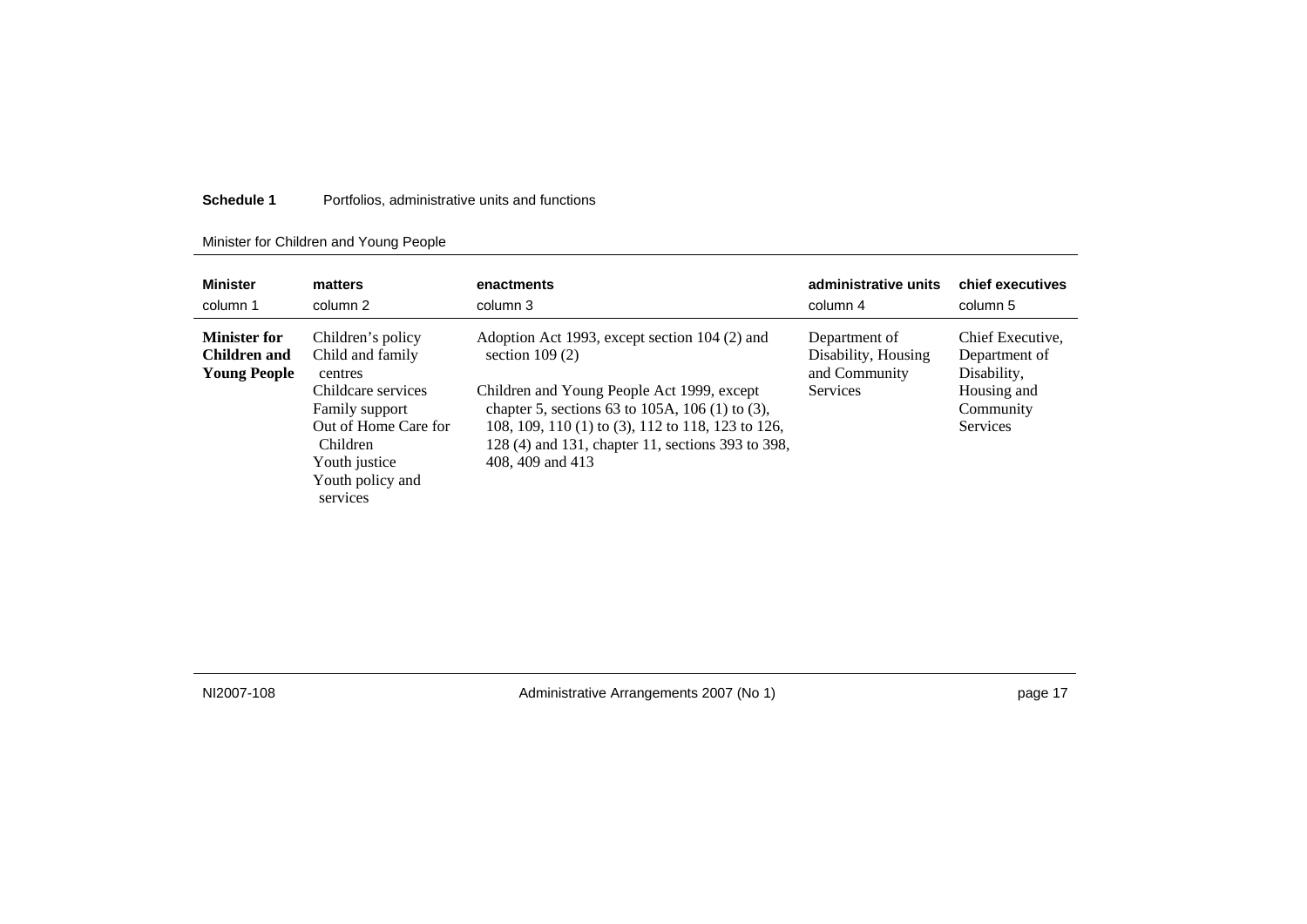Minister for Disability and Community Services

| <b>Minister for</b><br><b>Disability and</b><br><b>Community</b><br><b>Services</b> | Carers<br>Community recovery<br>(including bushfire)<br>recovery)<br>Homelessness<br>(including SAAP)<br>Disability policy and<br>services<br>Therapy services | Disability Services Act 1991 | Department of<br>Disability, Housing<br>and Community<br>Services | Chief Executive,<br>Department of<br>Disability,<br>Housing and<br>Community<br>Services |
|-------------------------------------------------------------------------------------|----------------------------------------------------------------------------------------------------------------------------------------------------------------|------------------------------|-------------------------------------------------------------------|------------------------------------------------------------------------------------------|
|                                                                                     | Community support<br>services<br>Concessions<br>Community facilities<br>Community<br>engagement<br>Volunteering                                                |                              |                                                                   |                                                                                          |

page 18 MI2007-108 Administrative Arrangements 2007 (No 1)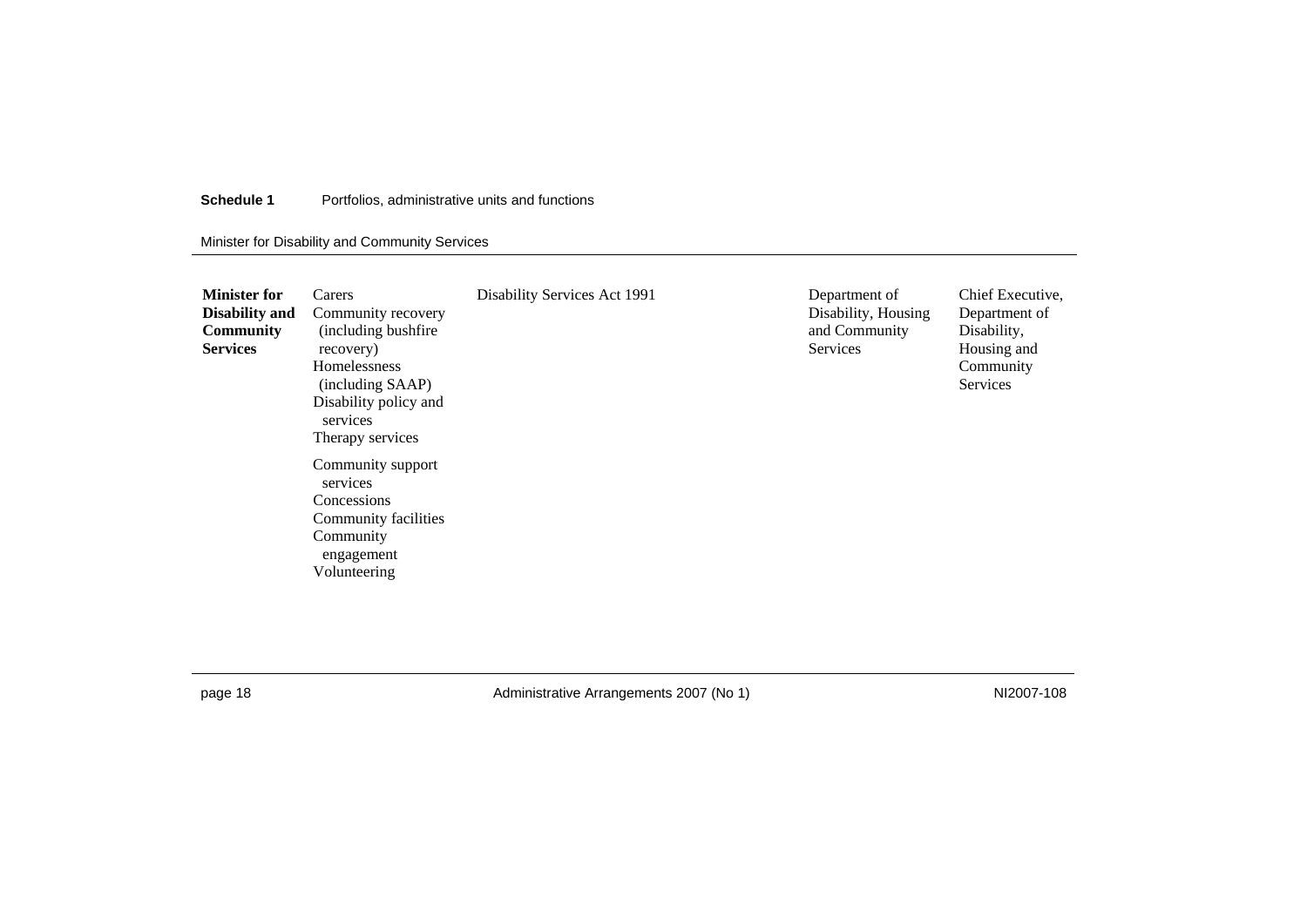Minister for Women

**Minister for Women**  Status of women Department of

Disability, Housing and Community Services

Chief Executive, Department of Disability, Housing and Community Services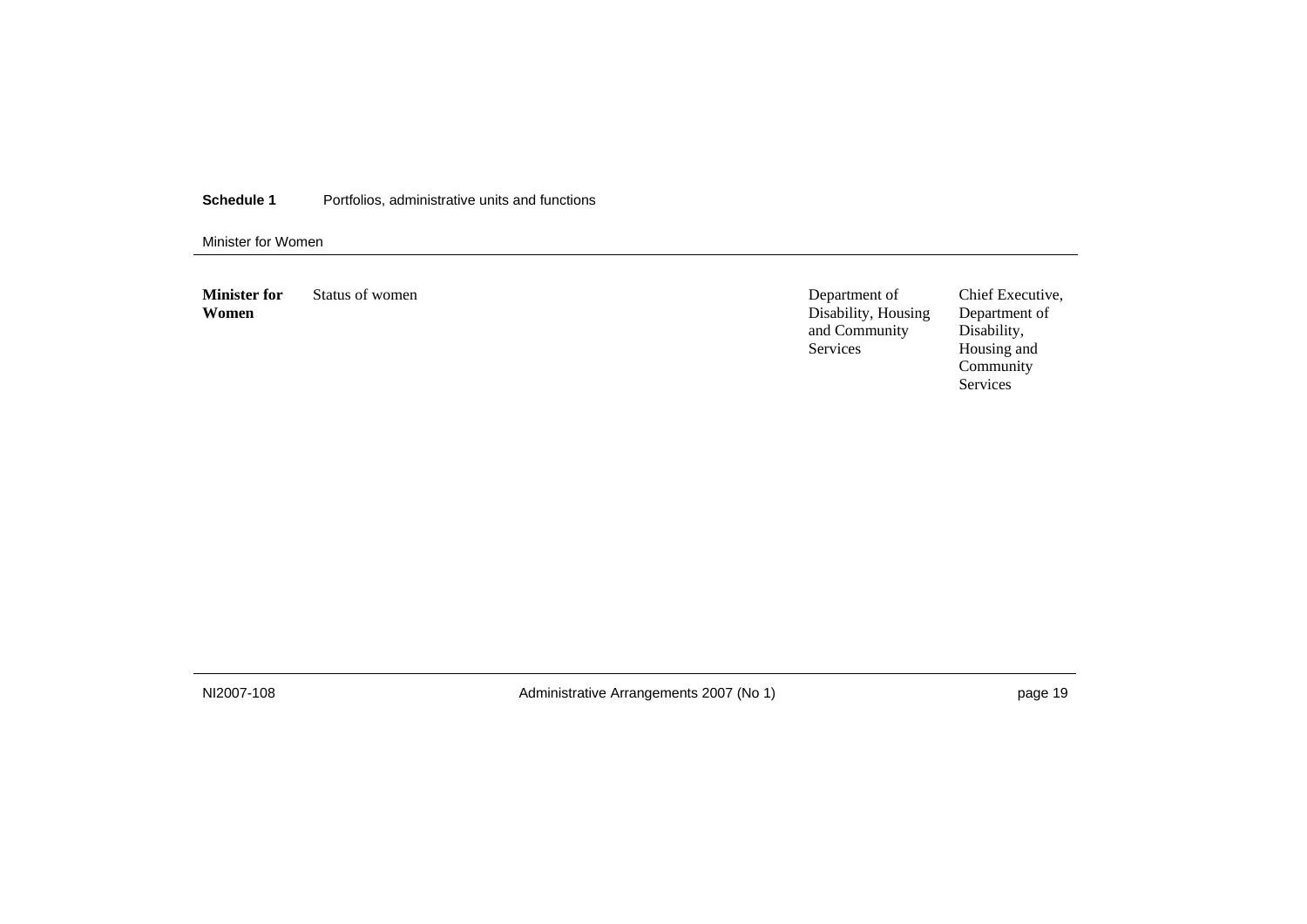### Attorney-General

| <b>Attorney-</b><br><b>General</b> | Administration of<br>justice<br>Legal policy<br>Legal services<br>Registration and<br>regulatory services<br>Electoral services<br>Fair trading<br>Corrective services | Act of Settlement 1700 12 & 13 Will 3 c 2<br>Administration and Probate Act 1929<br>Administrative Appeals Tribunal Act 1989<br>Administrative Decisions (Judicial Review)<br>Act 1989<br>Adoption Act 1993, section 104 (2) and<br>section $109(2)$<br>Age of Majority Act 1974<br>Agents Act 2003<br>Anglican Church of Australia Constitution<br>Act 1961<br>Anglican Church of Australia Constitutions<br>Act 1902<br>Anglican Church of Australia Trust Property<br>Act 1917<br>Anglican Church of Australia Trust Property<br>Act 1928<br>Associations Incorporation Act 1991<br>Australian-American Educational Foundation | Department of<br>Justice and<br><b>Community Safety</b> | Chief Executive,<br>Department of<br>Justice and<br>Community<br>Safety |
|------------------------------------|------------------------------------------------------------------------------------------------------------------------------------------------------------------------|-----------------------------------------------------------------------------------------------------------------------------------------------------------------------------------------------------------------------------------------------------------------------------------------------------------------------------------------------------------------------------------------------------------------------------------------------------------------------------------------------------------------------------------------------------------------------------------------------------------------------------------|---------------------------------------------------------|-------------------------------------------------------------------------|
|                                    |                                                                                                                                                                        | Act 1966                                                                                                                                                                                                                                                                                                                                                                                                                                                                                                                                                                                                                          |                                                         |                                                                         |

page 20 **Administrative Arrangements 2007 (No 1)** MI2007-108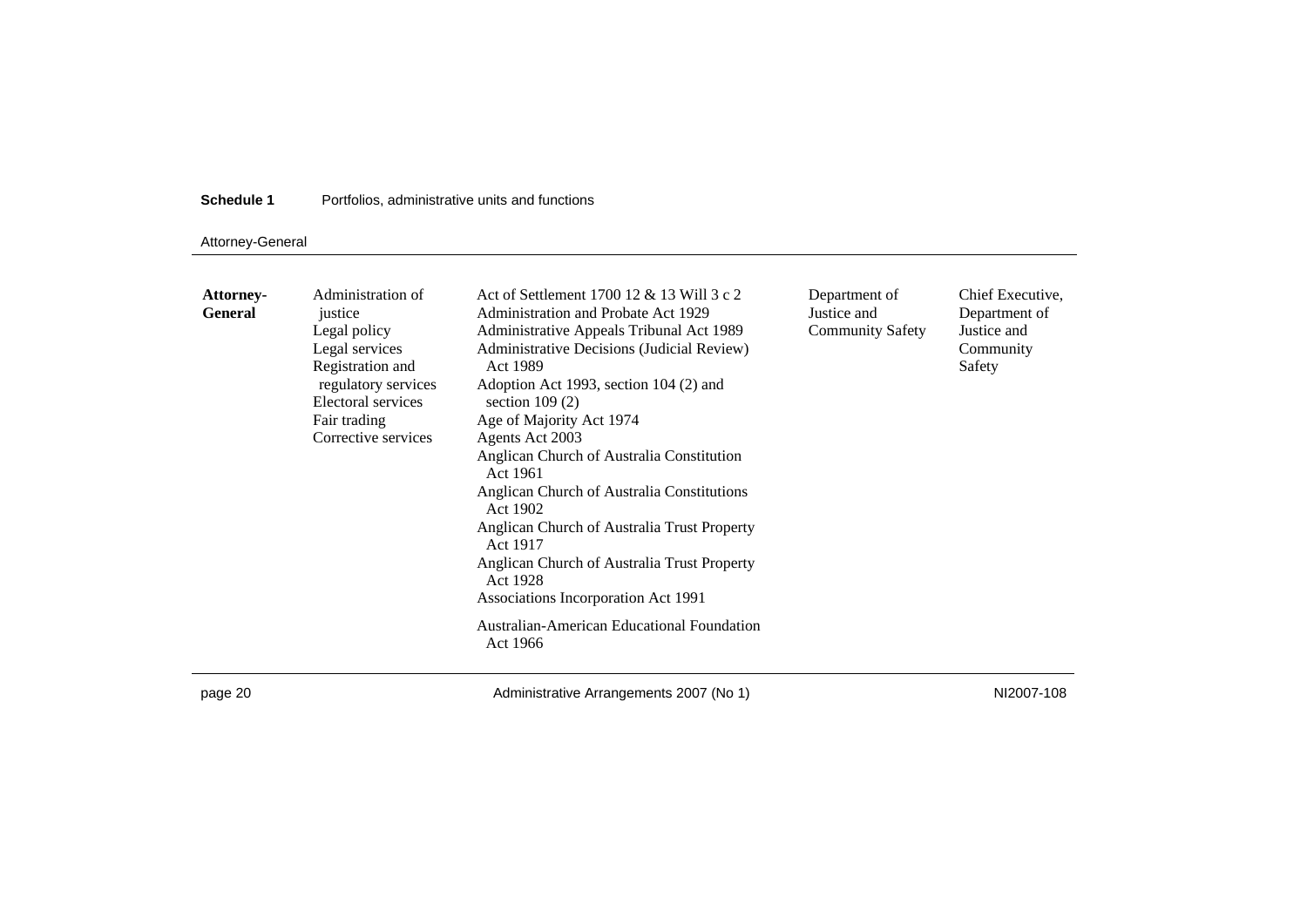### Attorney-General

| Australian Crime Commission (ACT) Act 2003                                                                                                                                                                                                                  |
|-------------------------------------------------------------------------------------------------------------------------------------------------------------------------------------------------------------------------------------------------------------|
| Bail Act 1992                                                                                                                                                                                                                                               |
| Bill of Rights 1688 1 Will & Mary sess $2c2$                                                                                                                                                                                                                |
| Births, Deaths and Marriages Registration<br>Act 1997                                                                                                                                                                                                       |
| Business Names Act 1963                                                                                                                                                                                                                                     |
| Charitable Collections Act 2003<br>Children and Young People Act 1999, chapter 5,<br>sections 63 to 105A, 106 (1) to (3), 108, 109,<br>110 (1) to (3), 112 to 118, 123 to 126, 128 (4)<br>and 131, chapter 11, and sections 393 to 398,<br>408, 409 and 413 |
| Civil Law (Property) Act 2006                                                                                                                                                                                                                               |
| Civil Law (Sale of Residential Property) Act 2003                                                                                                                                                                                                           |
| Civil Law (Wrongs) Act 2002<br>Civil Unions Act 2006<br>Classification (Publications, Films and Computer<br>Games) (Enforcement) Act 1995                                                                                                                   |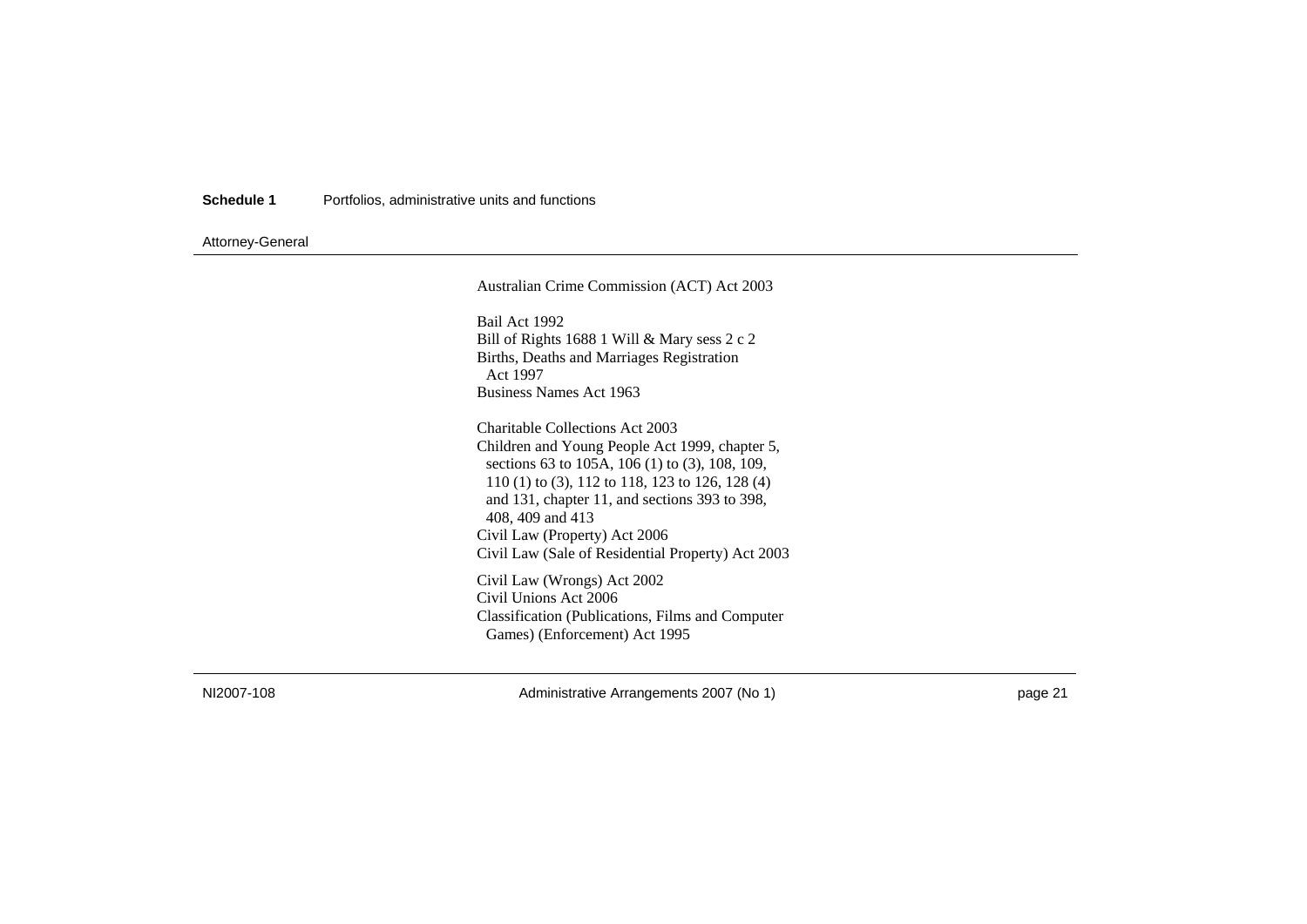### Attorney-General

Commercial Arbitration Act 1986 Confiscation of Criminal Assets Act 2003 Consumer and Trader Tribunal Act 2003 Consumer Credit Act 1995 Consumer Credit (Administration) Act 1996 Cooperatives Act 2002 Coroners Act 1997 Court Procedures Act 2004 Credit Act 1985 Crime Prevention Powers Act 1998 Crimes Act 1900 Crimes (Forensic Procedures) Act 2000 Crimes (Restorative Justice) Act 2004 Crimes (Sentence Administration) Act 2005 Crimes (Sentencing) Act 2005 Criminal and Civil Justice 1351 25 Edw 3 St 5 c 4 Criminal Code 2002 Director of Public Prosecutions Act 1990

Discrimination Act 1991

page 22 **Administrative Arrangements 2007 (No 1)** NI2007-108 NI2007-108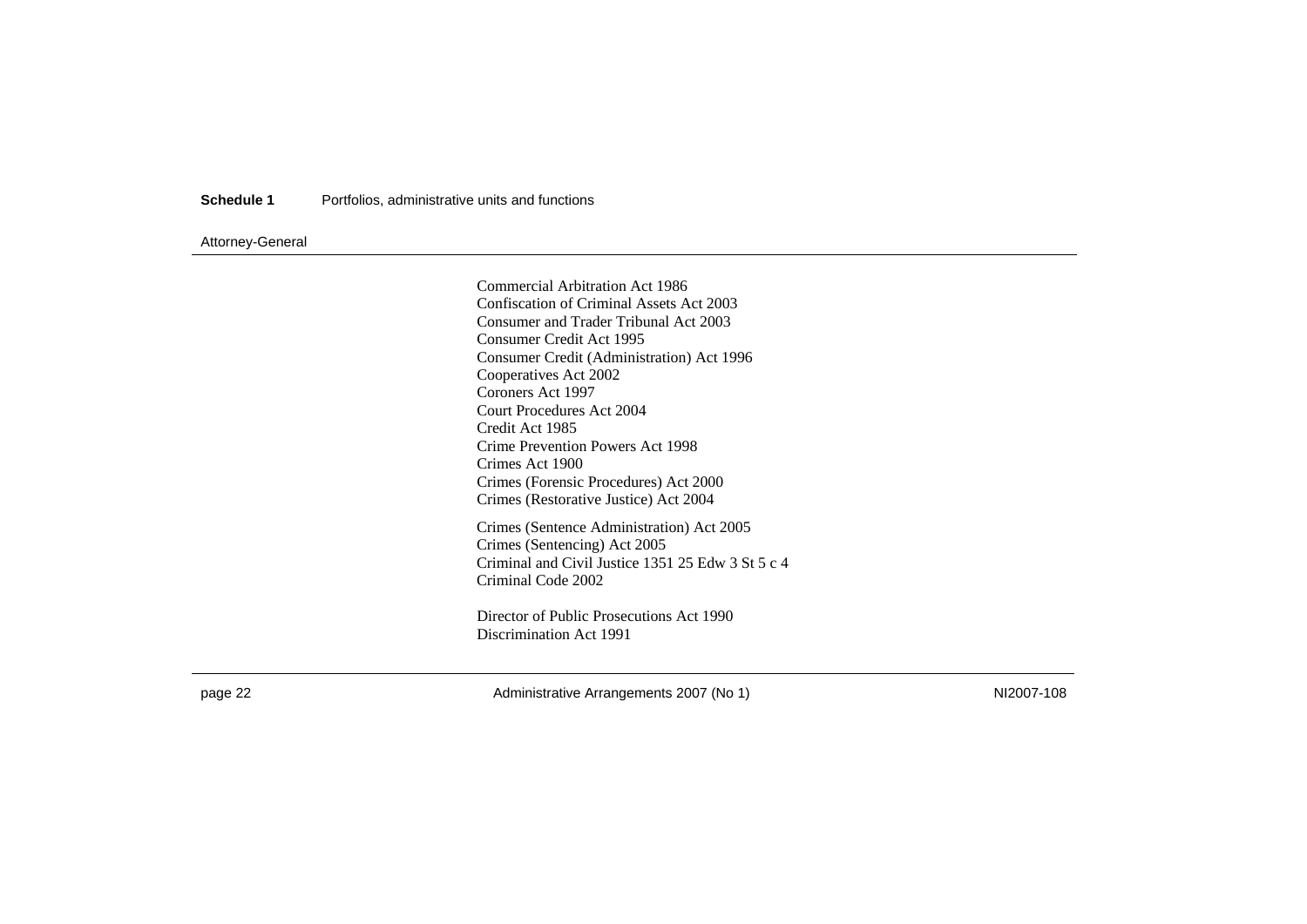### Attorney-General

Domestic Relationships Act 1994 Domestic Violence Agencies Act 1986 Domestic Violence and Protection Orders Act 2001 Door-to-Door Trading Act 1991 Drugs of Dependence Act 1989, section 123 and section 140 Due Process of Law Act 1354 28 Edw 3 c 3 Due Process of Law Act 1368 42 Edw 3 c 3

Eggs (Labelling and Sale) Act 2001

Electoral Act 1992 Electronic Transactions Act 2001 Enforcement of Public Interests Act 1973 Evidence Act 1971 Evidence (Miscellaneous Provisions) Act 1991

Fair Trading Act 1992 Fair Trading (Consumer Affairs) Act 1973 Fair Trading (Fuel Prices) Act 1993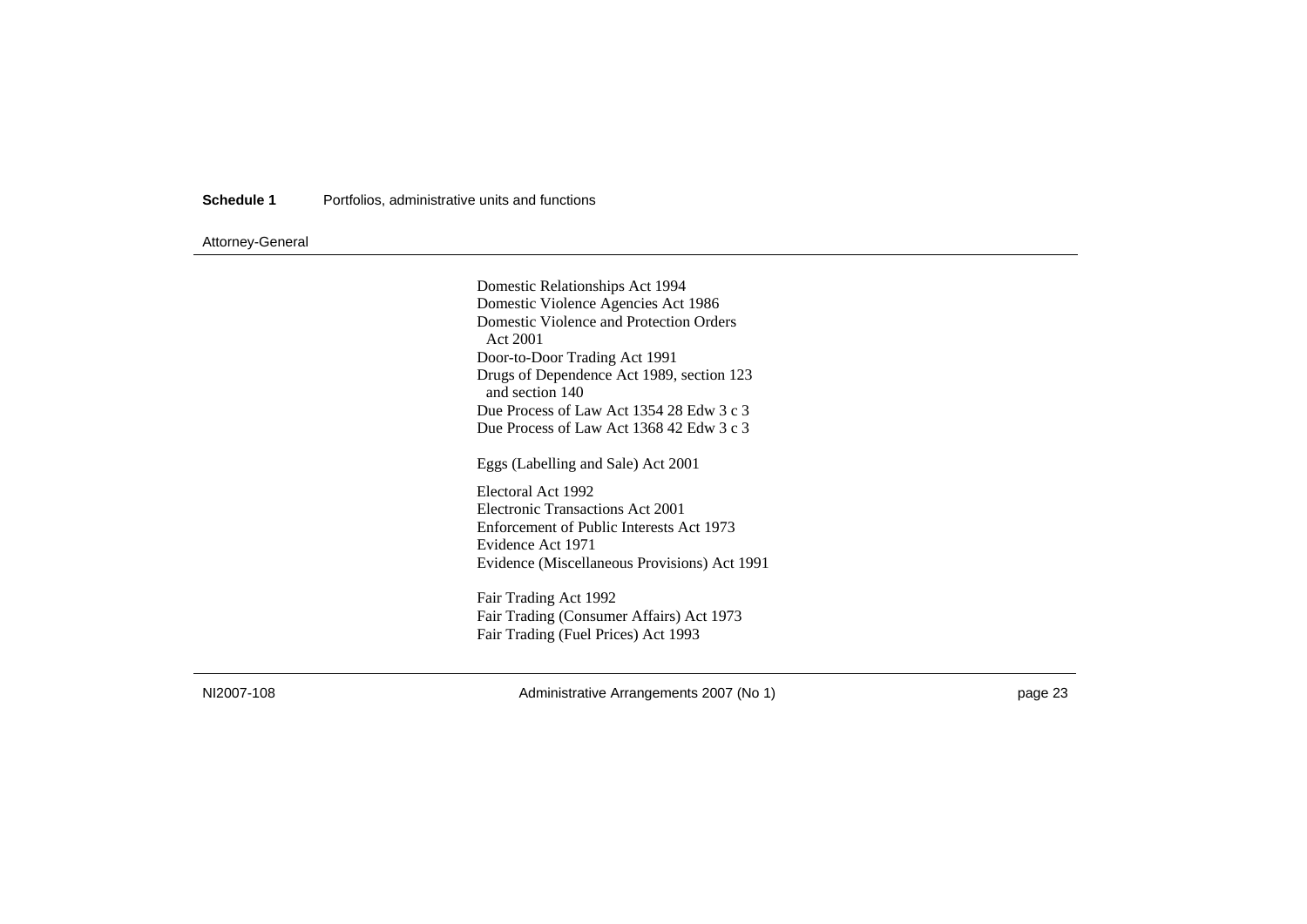### Attorney-General

Family Provision Act 1969 Forfeiture Act 1991 Free Access to Courts 1400 2 Hen 4 c 1 Freedom of Information Act 1989 Government Solicitor Act 1989 Guardianship and Management of Property Act 1991 Human Rights Act 2004 Human Rights Commission Act 2005 Independent Competition and Regulatory Commission Act 1997 Judicial Commissions Act 1994 Juries Act 1967 Jurisdiction of Courts (Cross-vesting) Act 1993 Justices of the Peace Act 1989

Land Titles Act 1925

page 24 **Administrative Arrangements 2007 (No 1)** NI2007-108 NI2007-108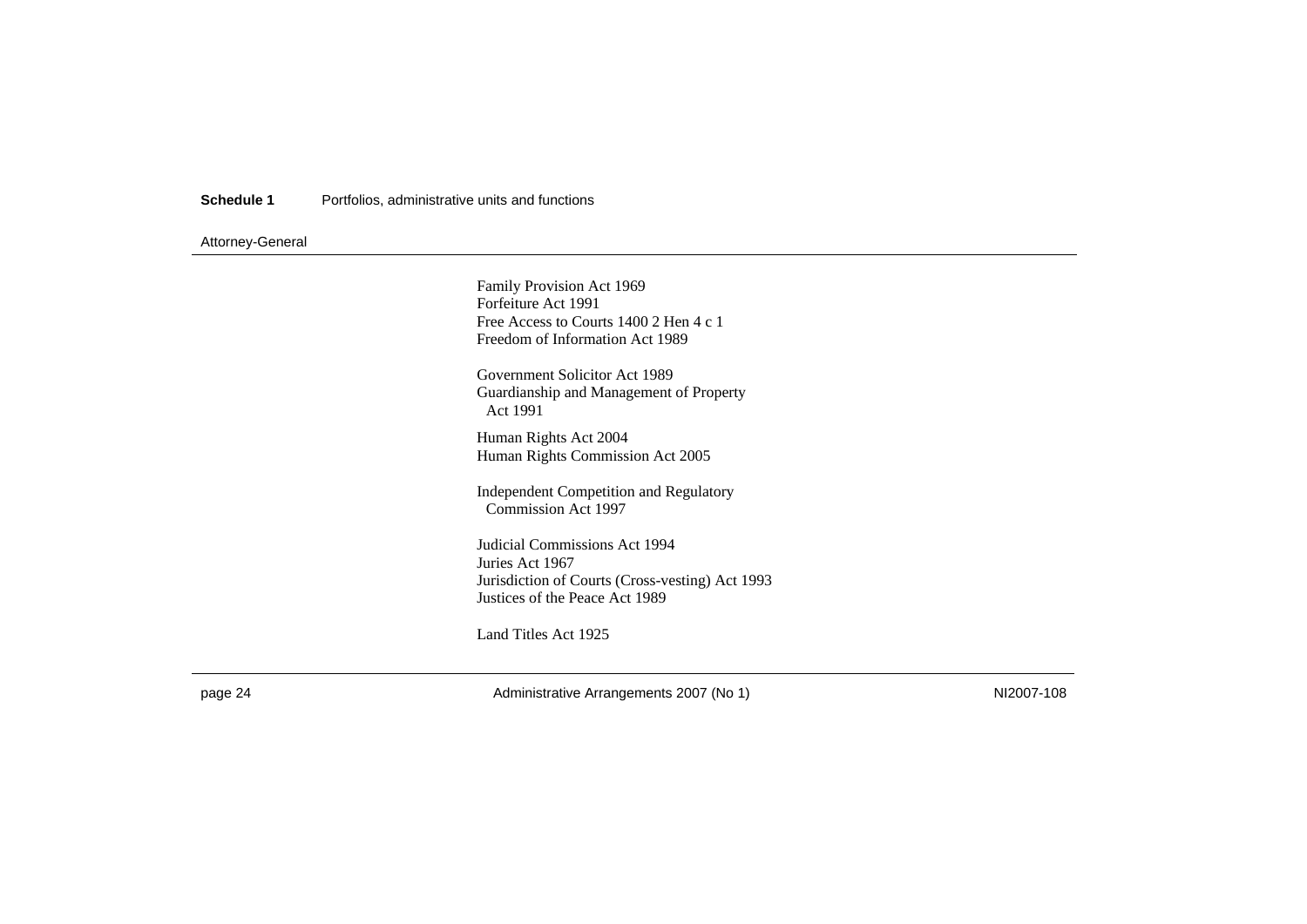### Attorney-General

Land Titles (Unit Titles) Act 1970 Law Officer Act 1992 Lay-by Sales Agreements Act 1963 Leases (Commercial and Retail) Act 2001 Legal Aid Act 1977 Legal Profession Act 2006 Legislation Act 2001, except chapter 5 Limitation Act 1985 Liquor Act 1975 Listening Devices Act 1992 Magistrates Court Act 1930 Magna Carta (1297) 25 Edw 1 c 29 Major Events Security Act 2000 Married Persons Property Act 1986 Mediation Act 1997 Medical Treatment Act 1994 Mental Health (Treatment and Care) Act 1994, part 3, part 8, part 9, section 141, section 142 and section 143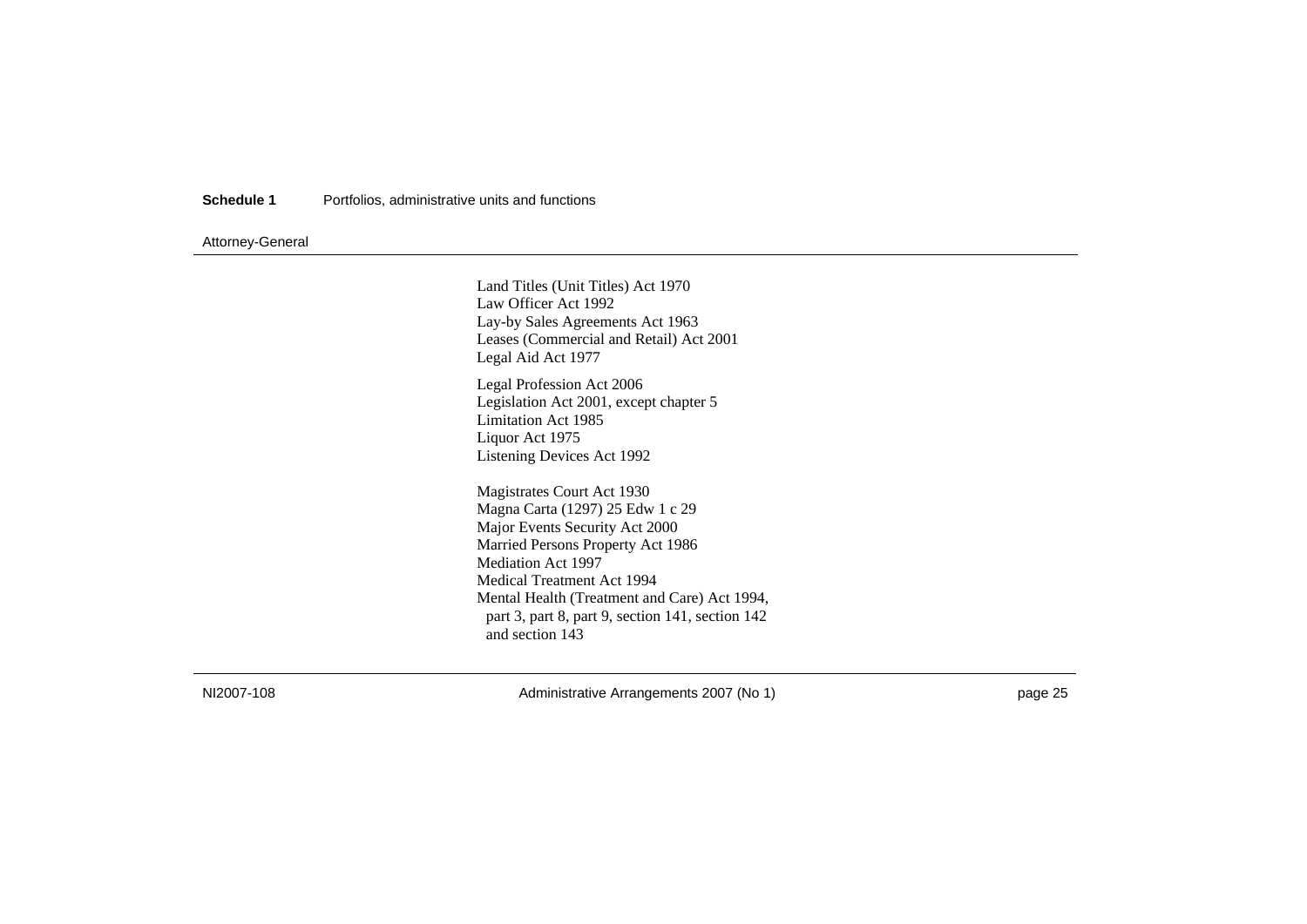### Attorney-General

Mercantile Law Act 1962 Notaries Public Act 1984 Oaths and Affirmations Act 1984 Ombudsman Act 1989 Parentage Act 2004 Partnership Act 1963 Pawnbrokers Act 1902 Perpetuities and Accumulations Act 1985 Petition of Right 1627 3 Chas 1 c 1 Powers of Attorney Act 1956 Powers of Attorney Act 2006 Presbyterian Church (Proposals for Union with other Churches) Act 1972 Presbyterian Church Trust Property Act 1971 Proportional Representation (Hare-Clark) Entrenchment Act 1994 Prostitution Act 1992 Public Advocate Act 2005

page 26 MI2007-108 Administrative Arrangements 2007 (No 1)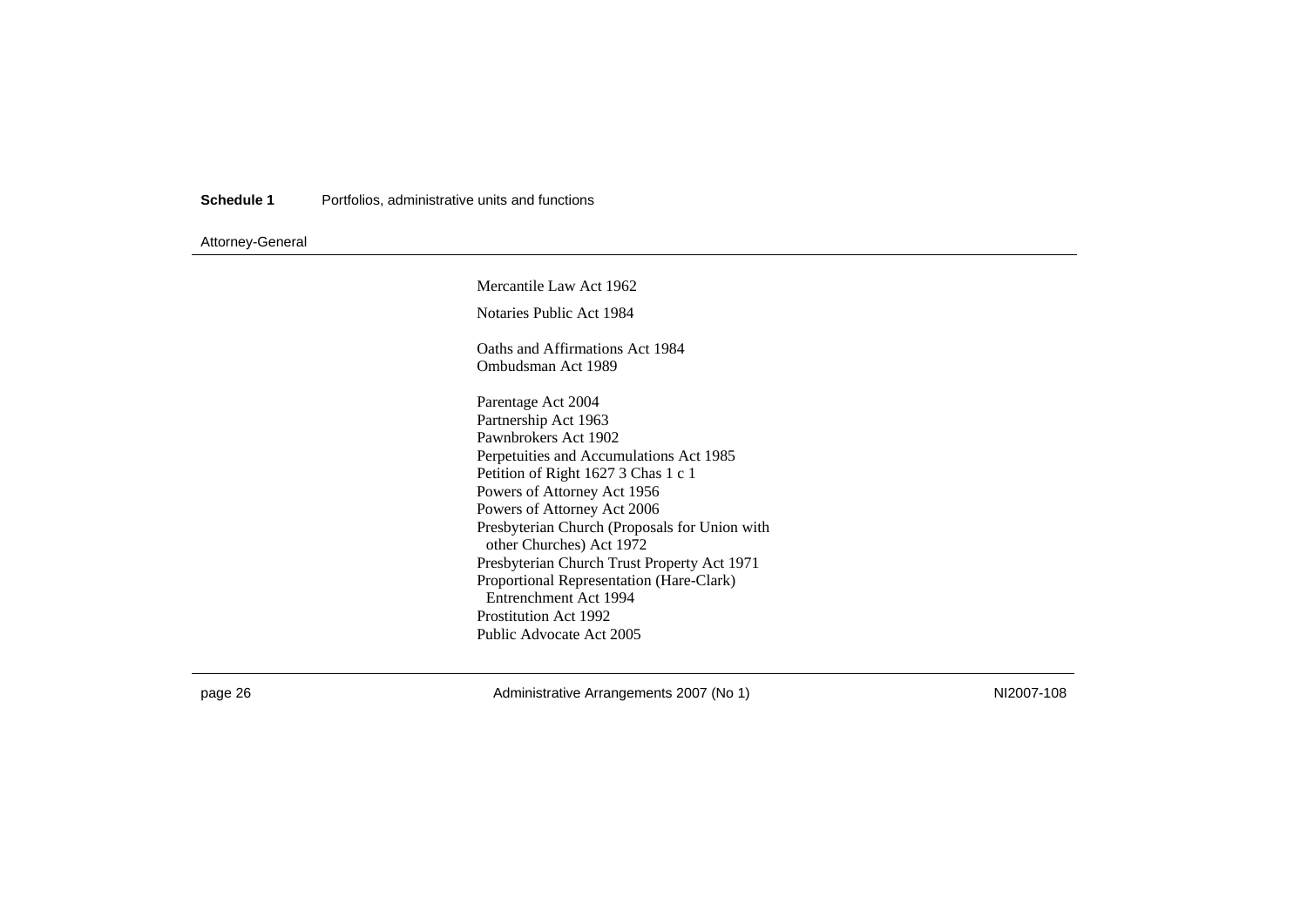### Attorney-General

Public Trustee Act 1985

Referendum (Machinery Provisions) Act 1994 Registrar-General Act 1993 Registration of Deeds Act 1957 Residential Tenancies Act 1997 Roman Catholic Church Property Trust Act 1937 Royal Marriages Act 1772 12 Geo 3 c 11

Sale of Goods Act 1954 Sale of Goods (Vienna Convention) Act 1987 Sale of Motor Vehicles Act 1977 Salvation Army Property Trust Act 1934 Second-hand Dealers Act 1906 Security Industry Act 2003 Spent Convictions Act 2000 Supervised Injecting Place Trial Act 1999, section 7, section 8 and section 13 Supreme Court Act 1933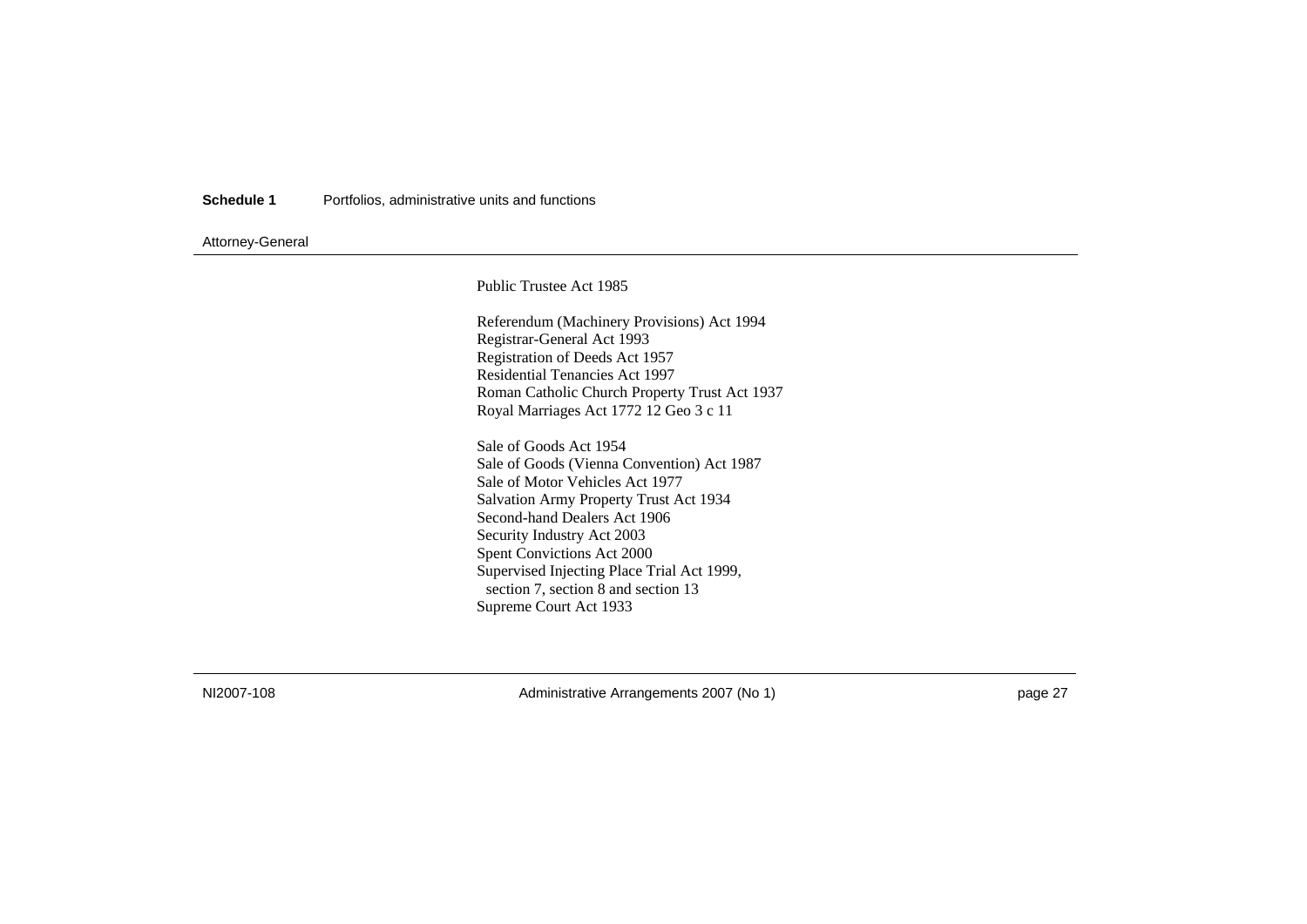### Attorney-General

Terrorism (Extraordinary Temporary Powers) Act 2006 Testamentary Guardianship Act 1984 Trade Measurement Act 1991 Trade Measurement (Administration) Act 1991 Trustee Act 1925 Trustee Companies Act 1947

Unclaimed Moneys Act 1950 Uncollected Goods Act 1996 Uniting Church in Australia Act 1977 Utilities Act 2000, part 11 and part 12

Victims of Crime Act 1994 Victims of Crime (Financial Assistance) Act 1983

Wills Act 1968 Witness Protection Act 1996

page 28 MI2007-108 Administrative Arrangements 2007 (No 1)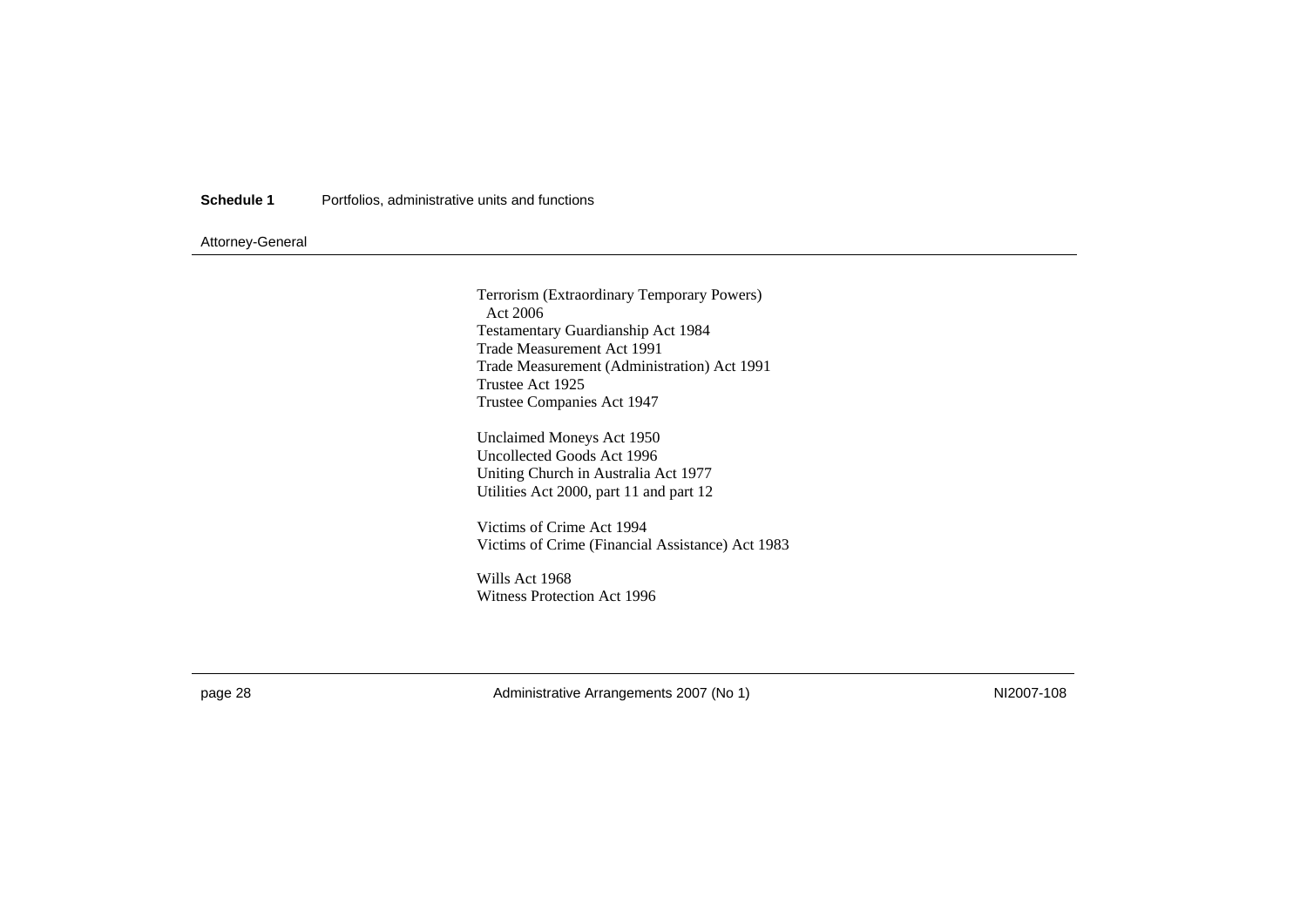### Attorney-General

| Workplace safety and<br>workers compensation | Annual Leave Act 1973                   |
|----------------------------------------------|-----------------------------------------|
| inspection and                               | Dangerous Substances Act 2004           |
| regulatory services                          | Fuels Control Act 1979                  |
|                                              | Long Service Leave Act 1976             |
|                                              | Machinery Act 1949                      |
|                                              | Occupational Health and Safety Act 1989 |
|                                              | Scaffolding and Lifts Act 1912          |
|                                              | Workers Compensation Act 1951           |
|                                              |                                         |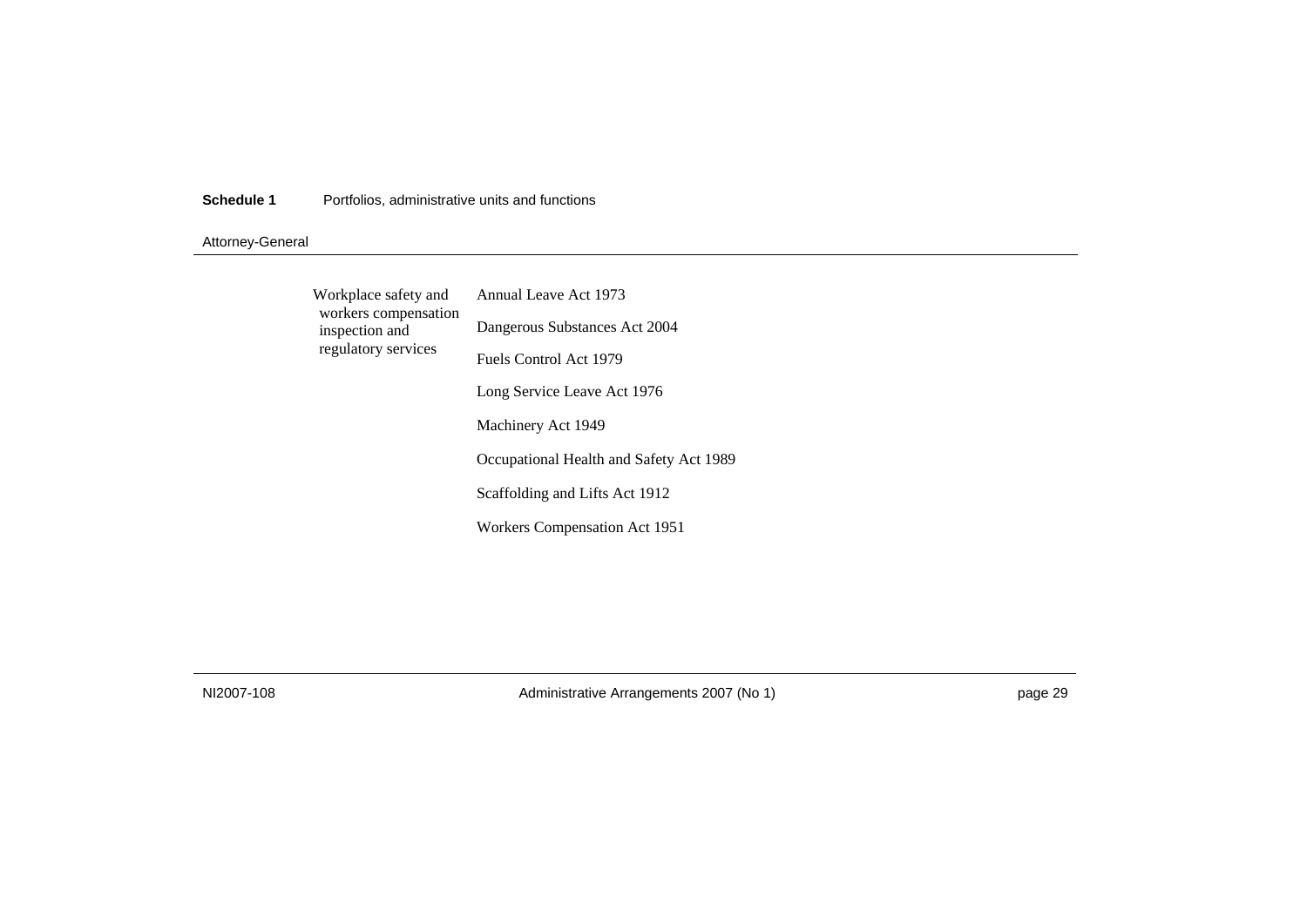Minister for Police and Emergency Services

| <b>Minister for</b><br>Police and   | Police services<br>Emergency services | Crimes (Child Sex Offenders) Act 2005   | Department of<br>Justice and | Chief Executive,<br>Department of |
|-------------------------------------|---------------------------------------|-----------------------------------------|------------------------------|-----------------------------------|
| <b>Emergency</b><br><b>Services</b> |                                       | Emergencies Act 2004, except schedule 1 | <b>Community Safety</b>      | Justice and                       |
|                                     |                                       | Firearms Act 1996                       |                              | Community<br>Safety               |
|                                     |                                       | Prohibited Weapons Act 1996             |                              |                                   |

page 30 MI2007-108 Administrative Arrangements 2007 (No 1)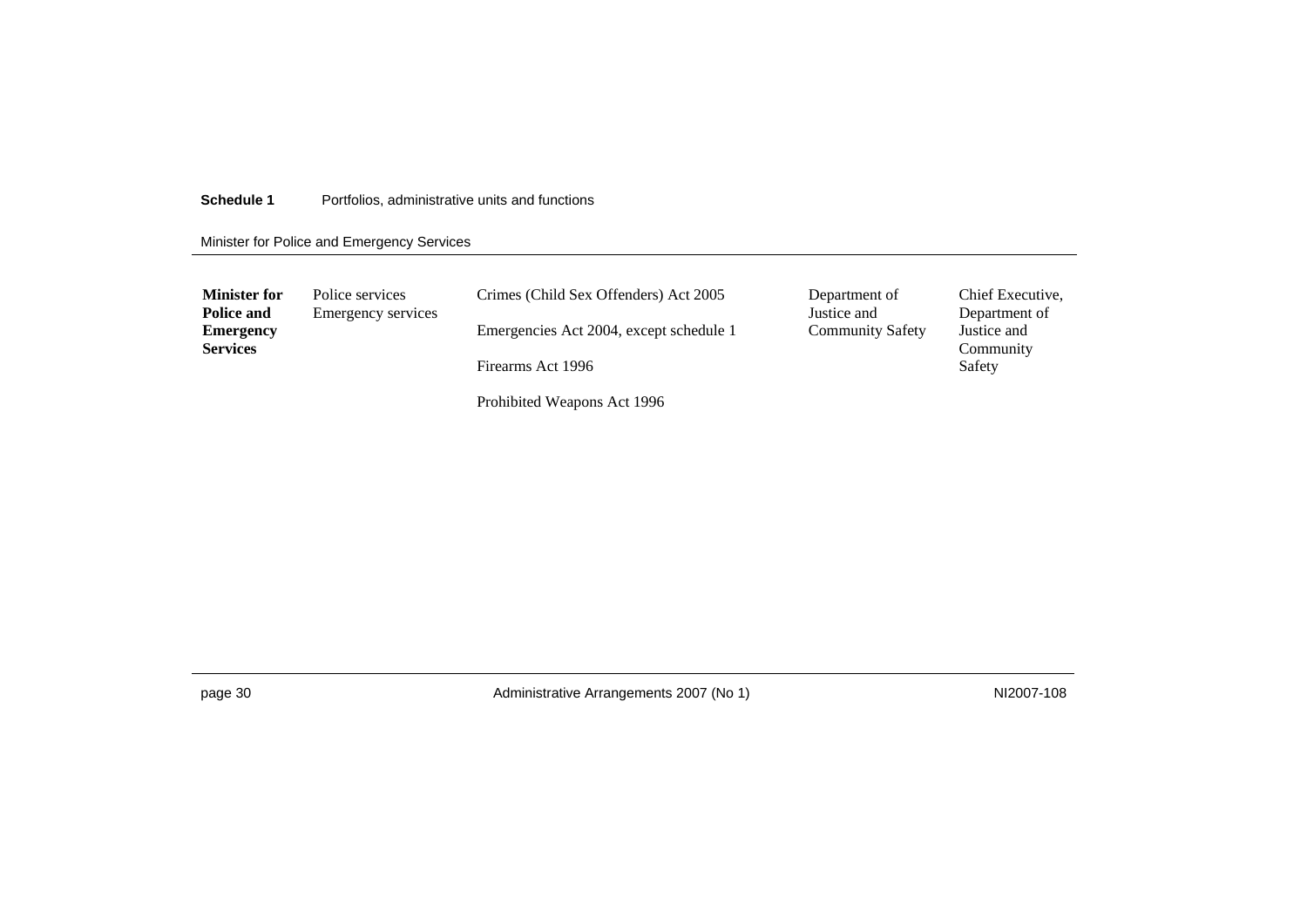### Minister for Territory and Municipal Services

| <b>Minister for</b><br><b>Territory and</b> | Heritage services<br>Road services                                                                                                                                        | Cemeteries and Crematoria Act 2003                                                                 | Department of<br>Territory and | Chief Executive,<br>Department of             |
|---------------------------------------------|---------------------------------------------------------------------------------------------------------------------------------------------------------------------------|----------------------------------------------------------------------------------------------------|--------------------------------|-----------------------------------------------|
| <b>Municipal</b><br><b>Services</b>         | Transport strategy and<br>policy<br>Public transport<br>Municipal services<br>Libraries<br>Parks<br>Canberra Connect<br>Government asset<br>management<br>Taxi regulation | Domestic Animals Act 2000                                                                          | <b>Municipal Services</b>      | Territory and<br>Municipal<br><b>Services</b> |
|                                             |                                                                                                                                                                           | <b>Gungahlin Drive Extension Authorisation</b><br>Act 2004                                         |                                |                                               |
|                                             |                                                                                                                                                                           | Hawkers Act 2003                                                                                   |                                |                                               |
|                                             |                                                                                                                                                                           | Interstate Road Transport Act 1985 (Cwlth)<br>Interstate Road Transport Charge Act 1985<br>(Cwlth) |                                |                                               |
|                                             |                                                                                                                                                                           | Lakes Act 1976<br>Litter Act 2004                                                                  |                                |                                               |
|                                             |                                                                                                                                                                           | Motor Vehicle Standards Act 1989 (Cwlth)                                                           |                                |                                               |
|                                             |                                                                                                                                                                           | NRMA-ACT Road Safety Trust Act 1992<br>Nudity Act 1976                                             |                                |                                               |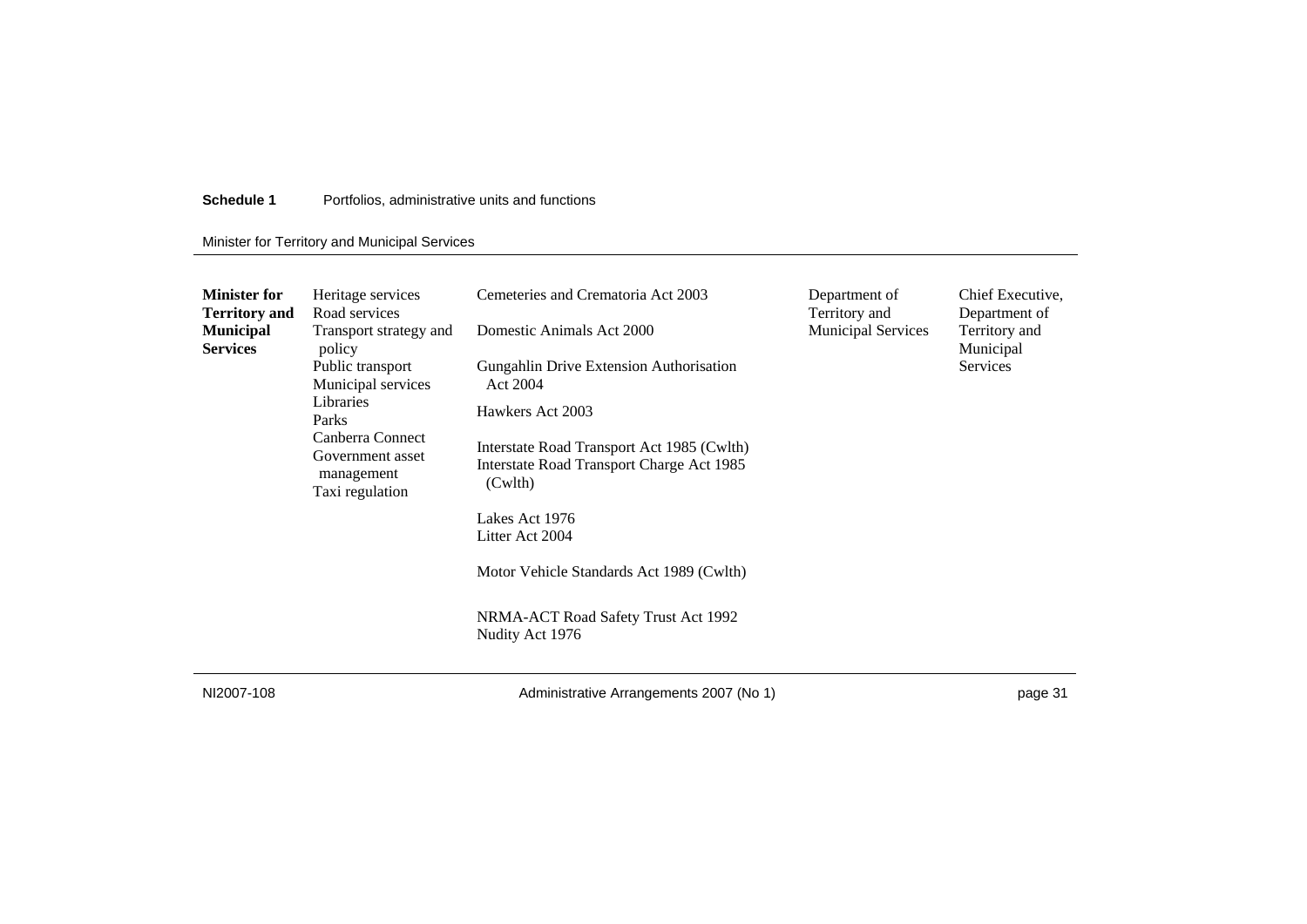Minister for Territory and Municipal Services

Public Baths and Public Bathing Act 1956

Road Transport (Alcohol and Drugs) Act 1977 Road Transport Charges (Australian Capital Territory) Act 1993 (Cwlth) Road Transport (Dimensions and Mass) Act 1990 Road Transport (Driver Licensing) Act 1999 Road Transport (General) Act 1999, except part 10 Road Transport (Public Passenger Services) Act 2001 Road Transport (Safety and Traffic Management) Act 1999 Road Transport Reform (Dangerous Goods) Act 1995 (Cwlth) Road Transport Reform (Vehicles and Traffic) Act 1993 (Cwlth) Road Transport (Vehicle Registration) Act 1999 Roads and Public Places Act 1937

page 32 NI2007-108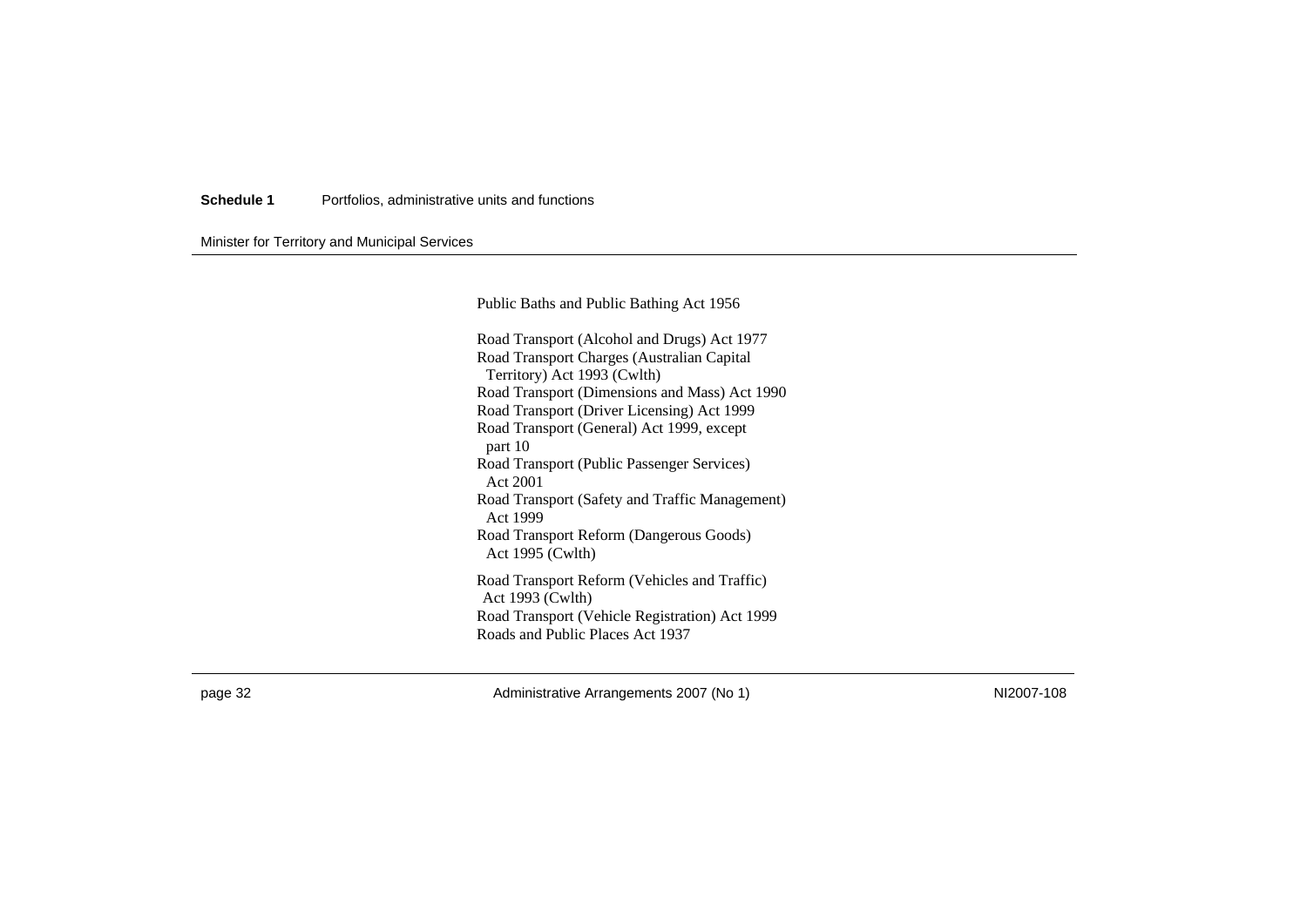Minister for Territory and Municipal Services

Territory Records Act 2002 Trespass on Territory Land Act 1932

Utilities Act 2000, part 14 and sections 254 and 256 in relation to part 14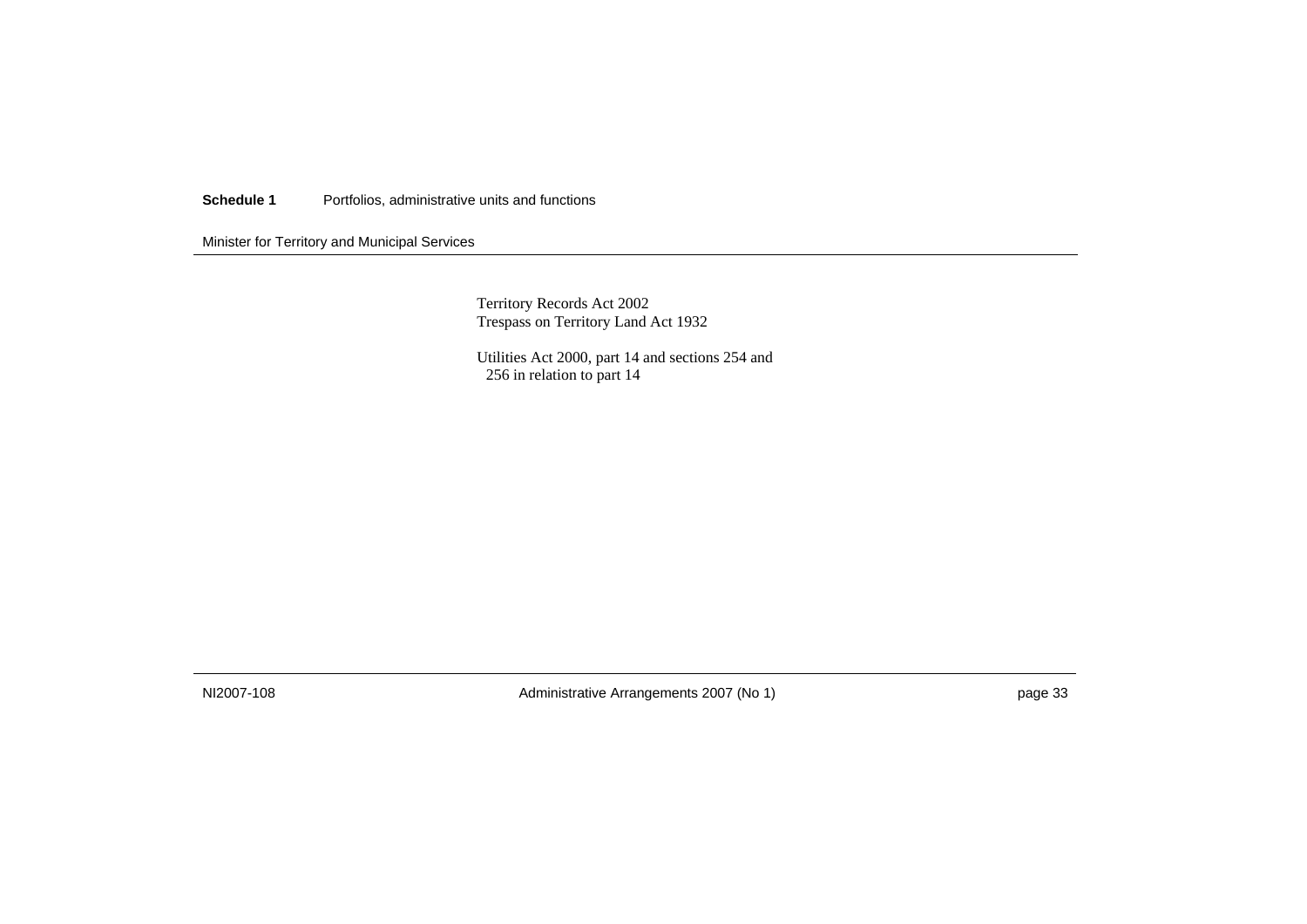### Minister for Housing

| <b>Minister for</b><br><b>Housing</b> | Housing policy<br>Public housing<br>Community housing<br>Housing assistance<br>services | Housing Assistance Act 1987 | Department of<br>Disability, Housing<br>and Community<br><b>Services</b> |
|---------------------------------------|-----------------------------------------------------------------------------------------|-----------------------------|--------------------------------------------------------------------------|
|                                       |                                                                                         |                             |                                                                          |

page 34 **Administrative Arrangements 2007 (No 1)** NI2007-108 NI2007-108

Chief Executive, Department of Disability, Housing and Community Services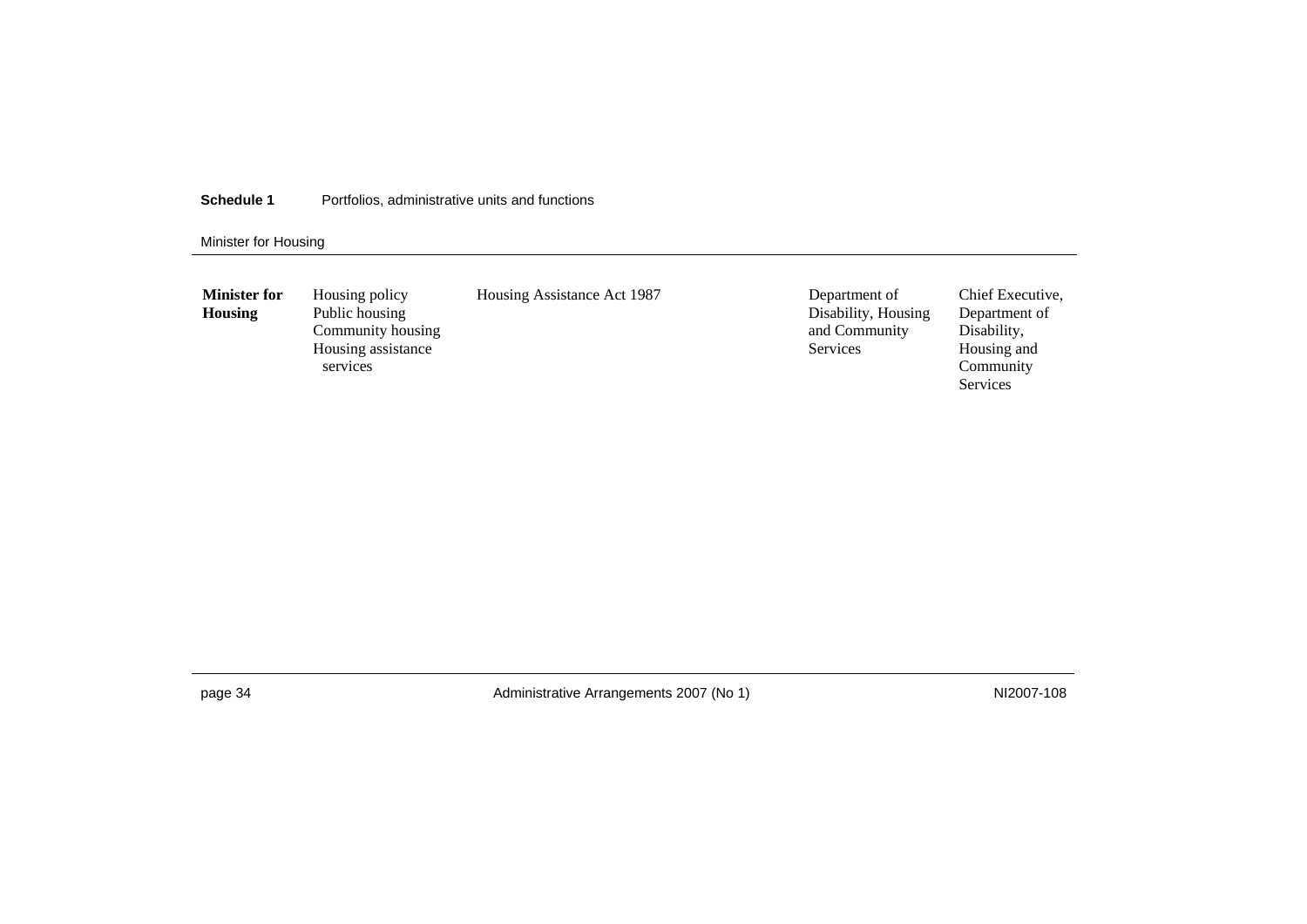Minister for Multicultural Affairs

**Minister for Multicultural Affairs**  Multicultural affairs Department of

Disability, Housing and Community Services

Chief Executive, Department of Disability, Housing and Community Services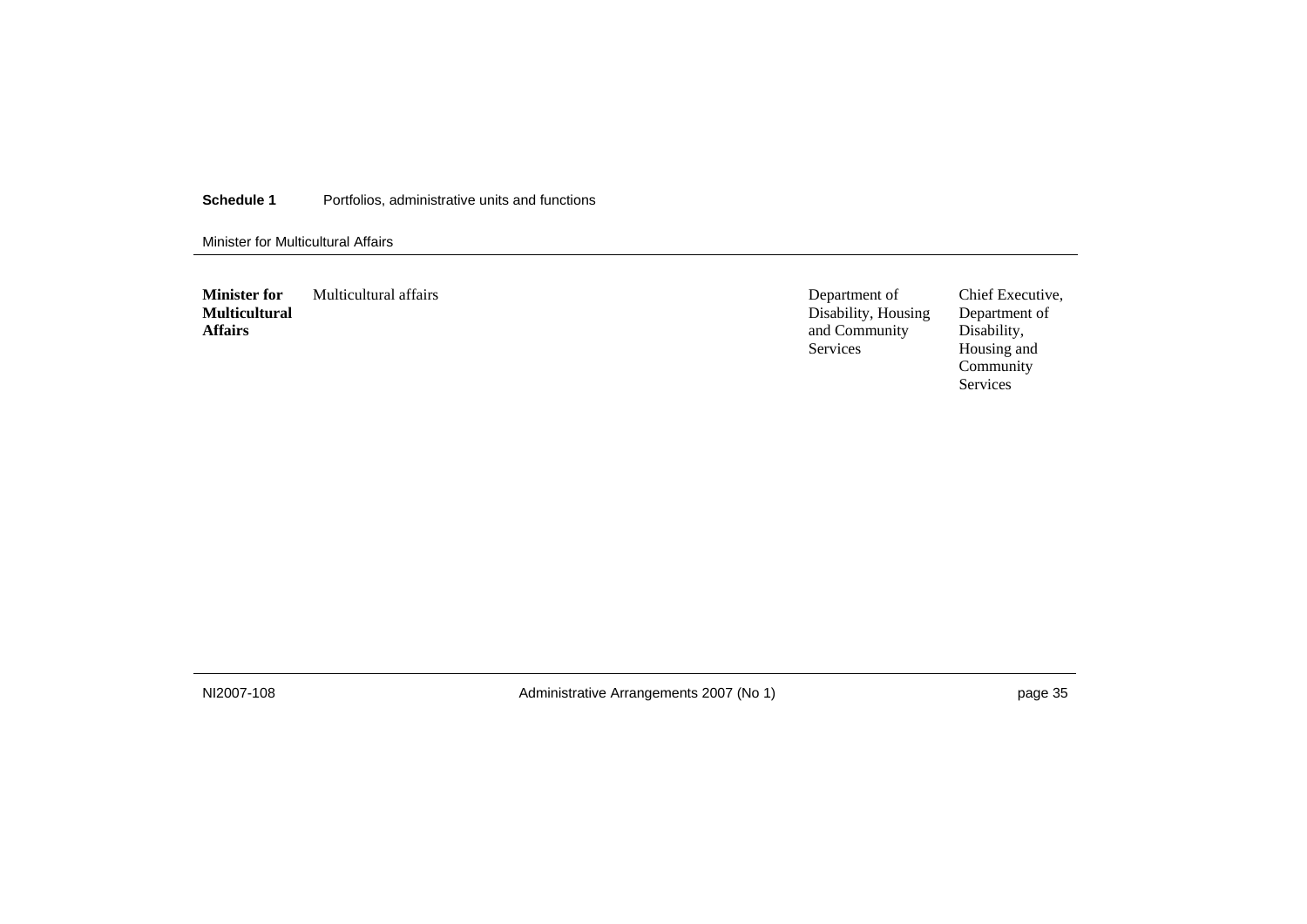### Minister for Education and Training

| <b>Minister for</b><br><b>Education</b><br>and Training | Education policy<br>Government and non-<br>government schooling<br>Vocational education | Board of Senior Secondary Studies Act 1997<br>Building and Construction Industry Training Levy<br>Act 1999 | Department of<br>Education and<br>Training | Chief Executive,<br>Department of<br>Education and<br>Training |
|---------------------------------------------------------|-----------------------------------------------------------------------------------------|------------------------------------------------------------------------------------------------------------|--------------------------------------------|----------------------------------------------------------------|
|                                                         | and training                                                                            | Canberra Institute of Technology Act 1987                                                                  |                                            |                                                                |
|                                                         | Canberra Institute of                                                                   |                                                                                                            |                                            |                                                                |
|                                                         | Technology                                                                              | Education Act 2004                                                                                         |                                            |                                                                |
|                                                         | Preschools                                                                              |                                                                                                            |                                            |                                                                |
|                                                         | Early childhood<br>education programs                                                   | Tertiary Accreditation and Registration Act 2003                                                           |                                            |                                                                |
|                                                         |                                                                                         | University of Canberra Act 1989                                                                            |                                            |                                                                |
|                                                         |                                                                                         | Vocational Education and Training Act 2003                                                                 |                                            |                                                                |

page 36 MI2007-108 Administrative Arrangements 2007 (No 1)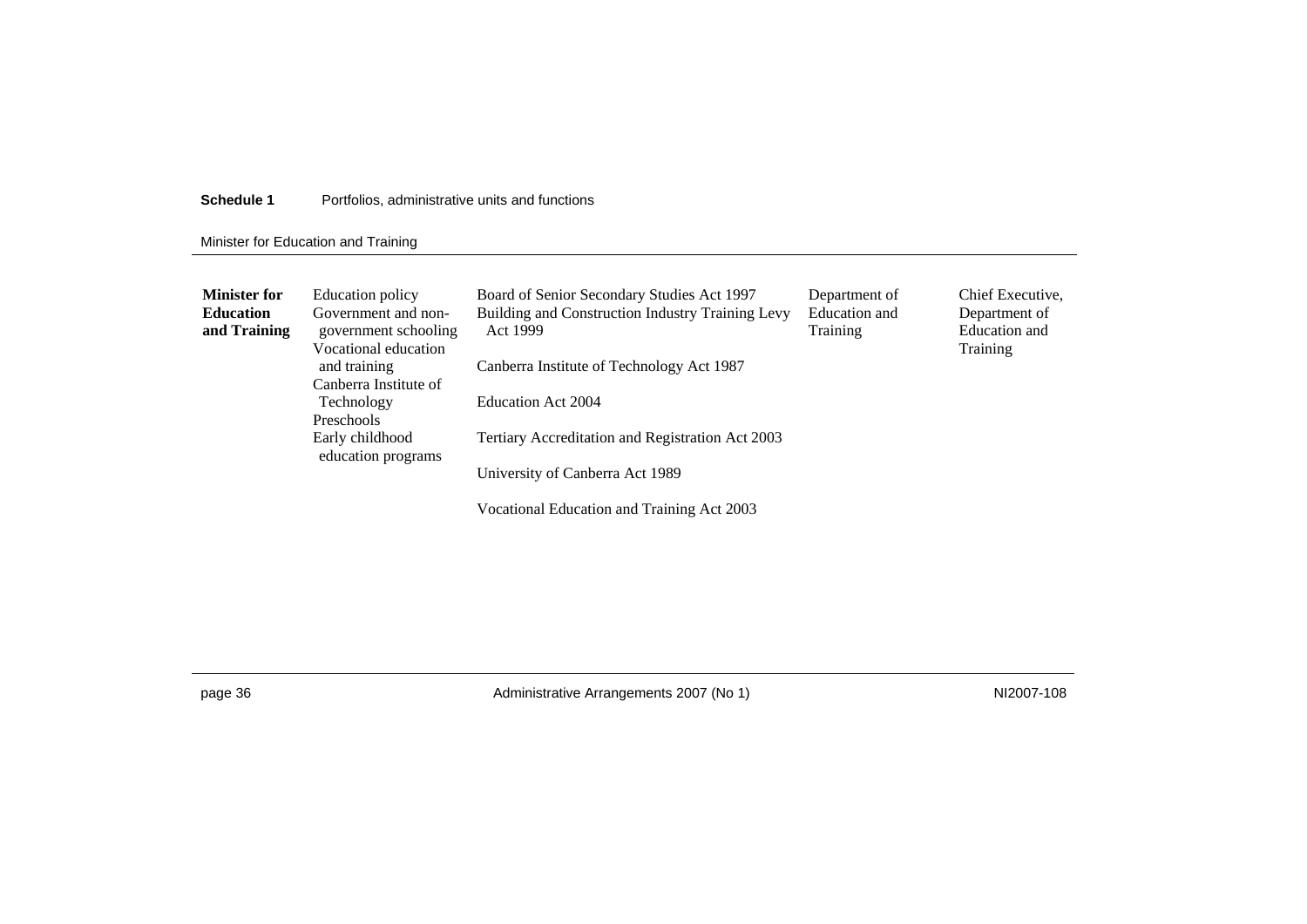### Minister for Planning

| <b>Minister for</b><br><b>Planning</b> | Planning, development<br>and building control<br>Survey and leasing<br>Occupational licensing<br>Electricity and natural<br>gas, water and<br>sewerage industry<br>technical regulation | Architects Act 2004<br>Australian Capital Territory (Planning and Land<br>Management) Act 1988 (Cwlth), section 16,<br>section 19, section 25, section 29 and part 10<br>Building Act 2004<br>Common Boundaries Act 1981<br>Community Title Act 2001<br>Construction Occupations (Licensing) Act 2004<br>Districts Act 2002<br>Electricity Safety Act 1971<br>Enclosed Lands Protection Act 1943<br>Gas Safety Act 2000<br>Land (Planning and Environment) Act 1991<br>Lands Acquisition Act 1994 | <b>ACT</b> Planning and<br>Land Authority | <b>Chief Planning</b><br>Executive, ACT<br>Planning and<br>Land Authority |
|----------------------------------------|-----------------------------------------------------------------------------------------------------------------------------------------------------------------------------------------|---------------------------------------------------------------------------------------------------------------------------------------------------------------------------------------------------------------------------------------------------------------------------------------------------------------------------------------------------------------------------------------------------------------------------------------------------------------------------------------------------|-------------------------------------------|---------------------------------------------------------------------------|
|----------------------------------------|-----------------------------------------------------------------------------------------------------------------------------------------------------------------------------------------|---------------------------------------------------------------------------------------------------------------------------------------------------------------------------------------------------------------------------------------------------------------------------------------------------------------------------------------------------------------------------------------------------------------------------------------------------------------------------------------------------|-------------------------------------------|---------------------------------------------------------------------------|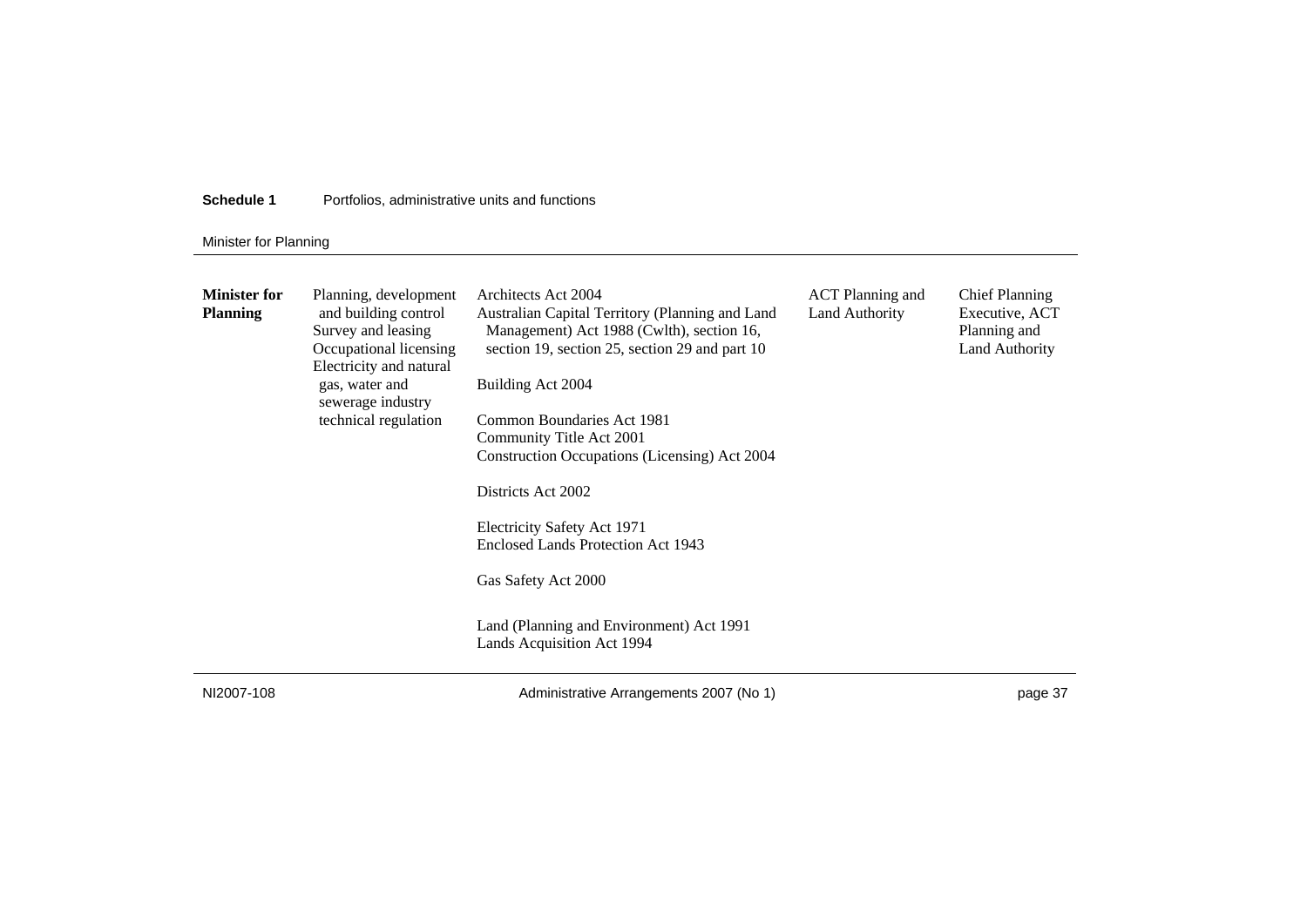### Minister for Planning

Planning and Land Act 2002, except chapter 4 Public Place Names Act 1989 Public Roads Act 1902

Recovery of Lands Act 1929

Surveyors Act 2001

Unit Titles Act 2001 Utilities Act 2000, part 5 and division 10.3 Utilities (Telecommunication Installations) Act 2001

Water and Sewerage Act 2000

page 38 MI2007-108 Administrative Arrangements 2007 (No 1)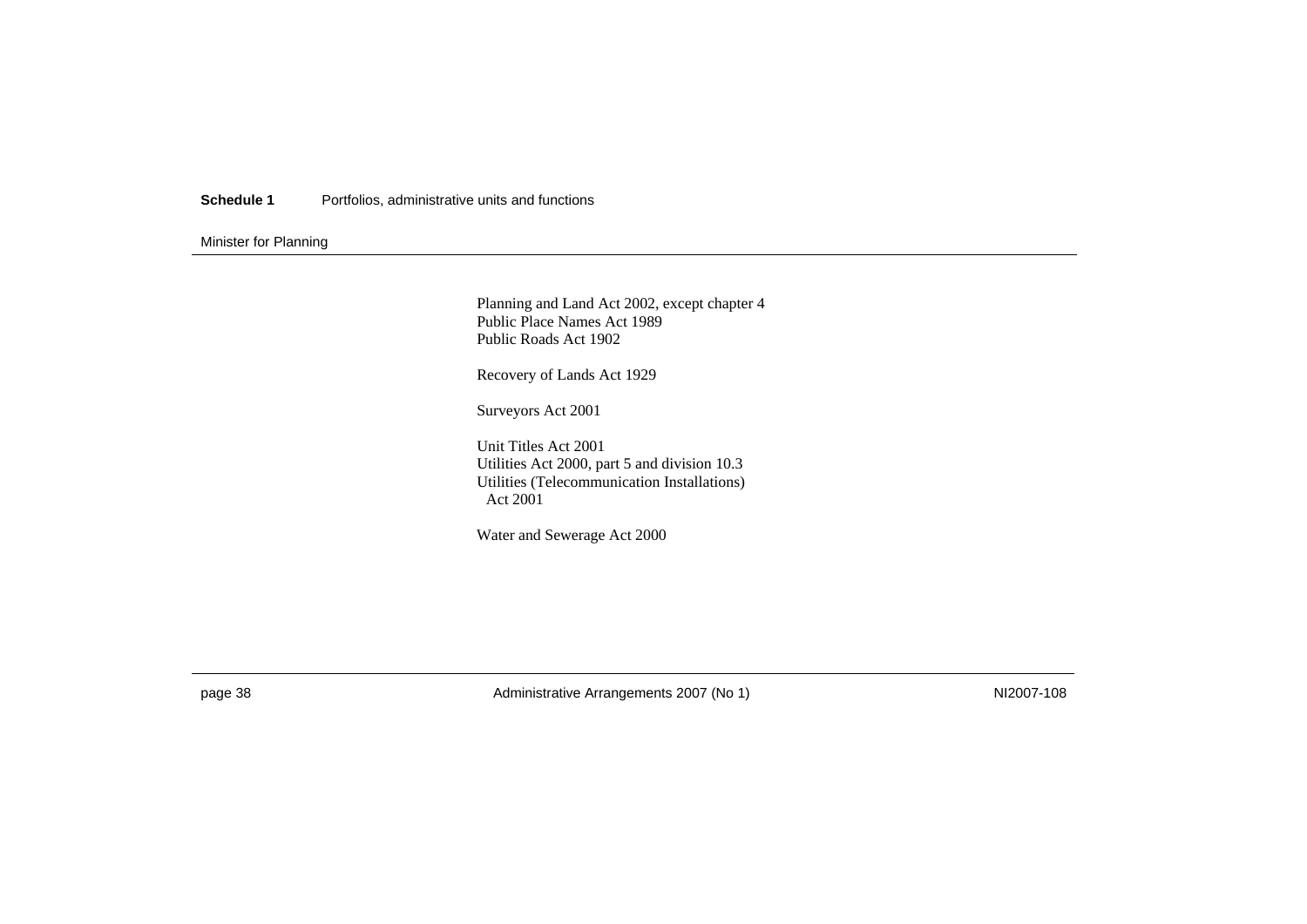### Minister for Tourism, Sport and Recreation

| <b>Minister for</b><br>Tourism, | Tourism policy and<br>services         | Boxing Control Act 1993 | Department of<br>Territory and | Chief Executive.<br>Department of |
|---------------------------------|----------------------------------------|-------------------------|--------------------------------|-----------------------------------|
| Sport and<br><b>Recreation</b>  | National teams<br>Sport and recreation | Drugs in Sport Act 1999 | <b>Municipal Services</b>      | Territory and<br>Municipal        |
|                                 |                                        |                         |                                | Services                          |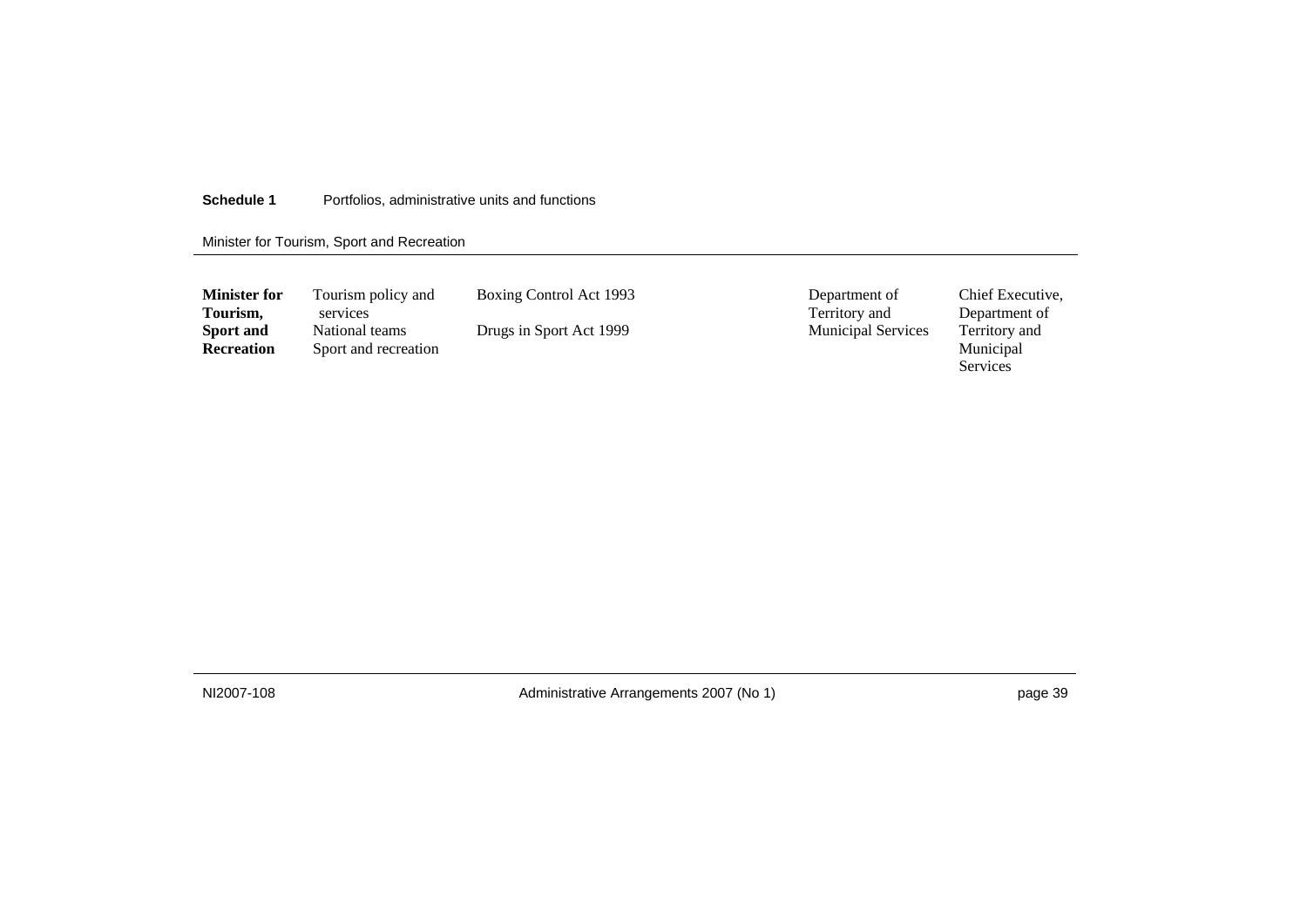#### Minister for Industrial Relations

| <b>Minister for</b><br><b>Industrial</b><br><b>Relations</b> | Industrial relations<br>policy and regulations<br>Workplace safety and<br>workers<br>compensation policy<br>and legislative policy | Annual Leave Act 1973<br>Contractors Debts Act 1897<br>Dangerous Substances Act 2004<br>Fuels Control Act 1979<br>Holidays Act 1958<br>Long Service Leave (Building and Construction<br>Industry) Act 1981<br>Long Service Leave (Contract Cleaning Industry)<br>Act 1999<br>Long Service Leave Act 1976<br>Machinery Act 1949<br>Occupational Health and Safety Act 1989 | Chief Minister's<br>Department | Chief Executive,<br>Chief Minister's<br>Department |
|--------------------------------------------------------------|------------------------------------------------------------------------------------------------------------------------------------|---------------------------------------------------------------------------------------------------------------------------------------------------------------------------------------------------------------------------------------------------------------------------------------------------------------------------------------------------------------------------|--------------------------------|----------------------------------------------------|
|                                                              |                                                                                                                                    |                                                                                                                                                                                                                                                                                                                                                                           |                                |                                                    |

page 40 **Administrative Arrangements 2007 (No 1)** NI2007-108 NI2007-108